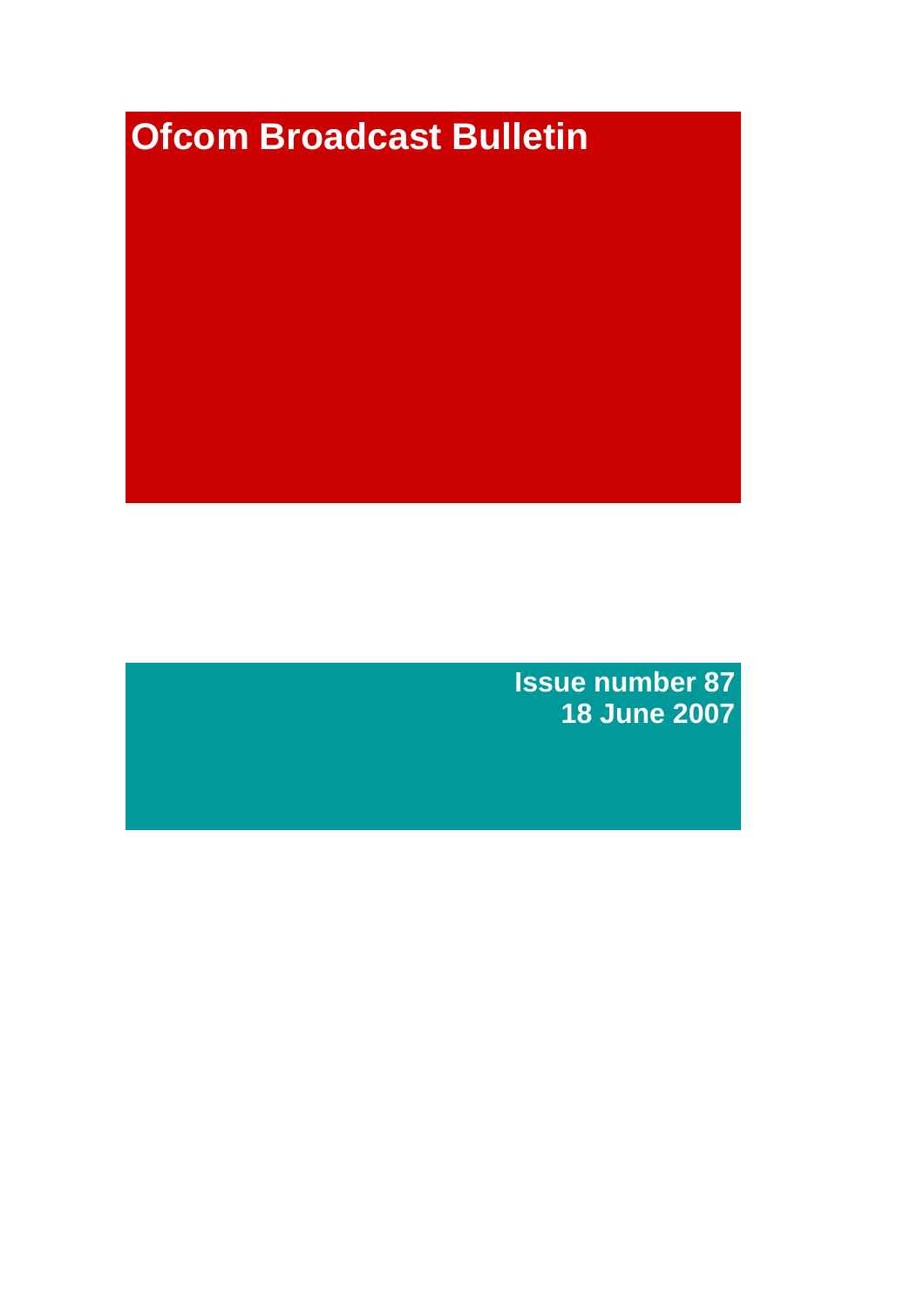# **Contents**

| Introduction                        |    |
|-------------------------------------|----|
| <b>Standards cases</b>              |    |
| In Breach                           | 4  |
| Resolved                            | 10 |
| Not in Breach                       | 13 |
| <b>Fairness &amp; Privacy cases</b> |    |
| Not Upheld                          | 17 |
|                                     |    |

Other programmes not in breach/outside remit 27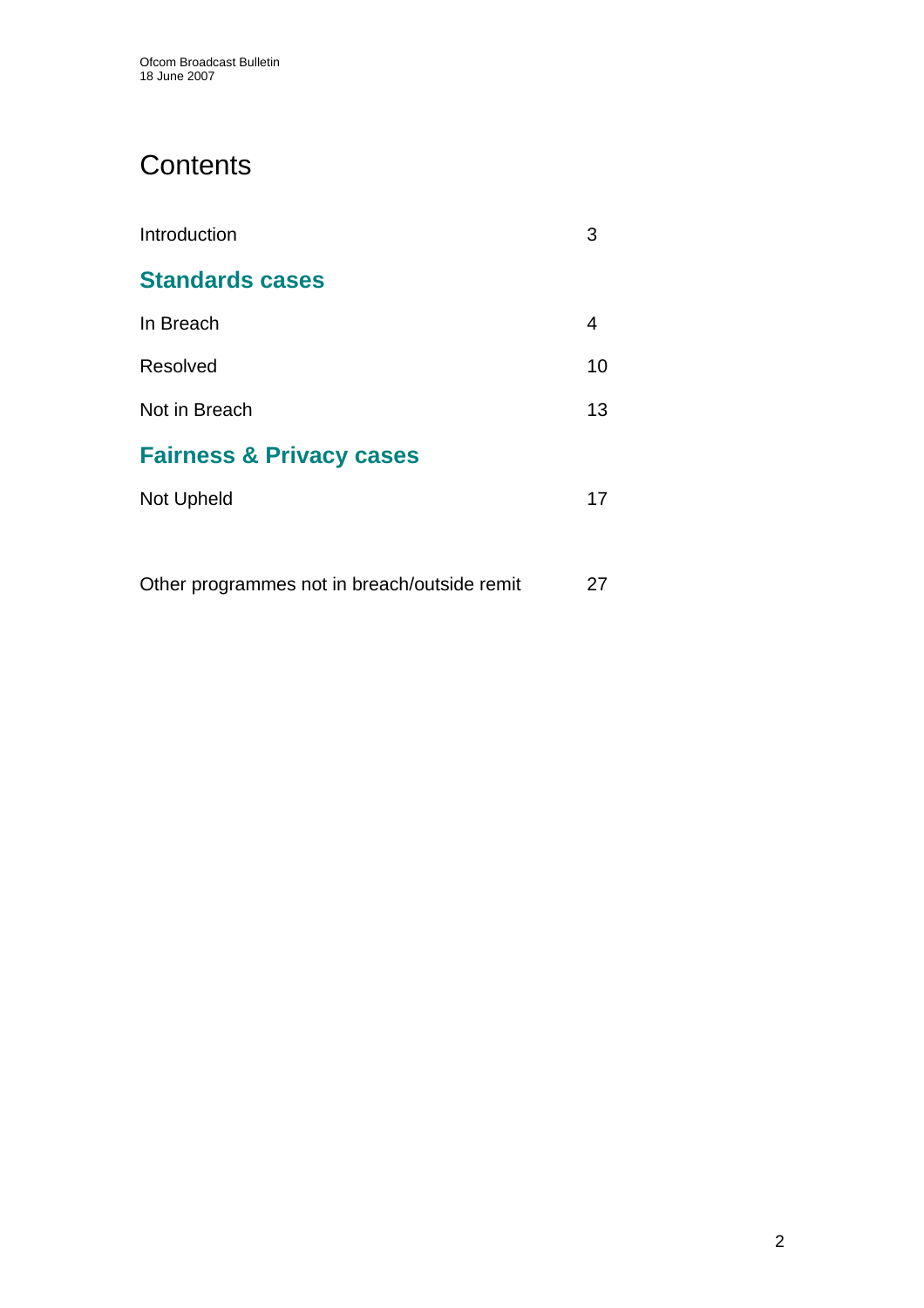# Introduction

Ofcom's Broadcasting Code ("the Code") took effect on 25 July 2005 (with the exception of Rule 10.17 which came into effect on 1 July 2005). This Code is used to assess the compliance of all programmes broadcast on or after 25 July 2005. The Broadcasting Code can be found at http://www.ofcom.org.uk/tv/ifi/codes/bcode/

The Rules on the Amount and Distribution of Advertising (RADA) apply to advertising issues within Ofcom's remit from 25 July 2005. The Rules can be found at http://www.ofcom.org.uk/tv/ifi/codes/advertising/#content

From time to time adjudications relating to advertising content may appear in the Bulletin in relation to areas of advertising regulation which remain with Ofcom (including the application of statutory sanctions by Ofcom).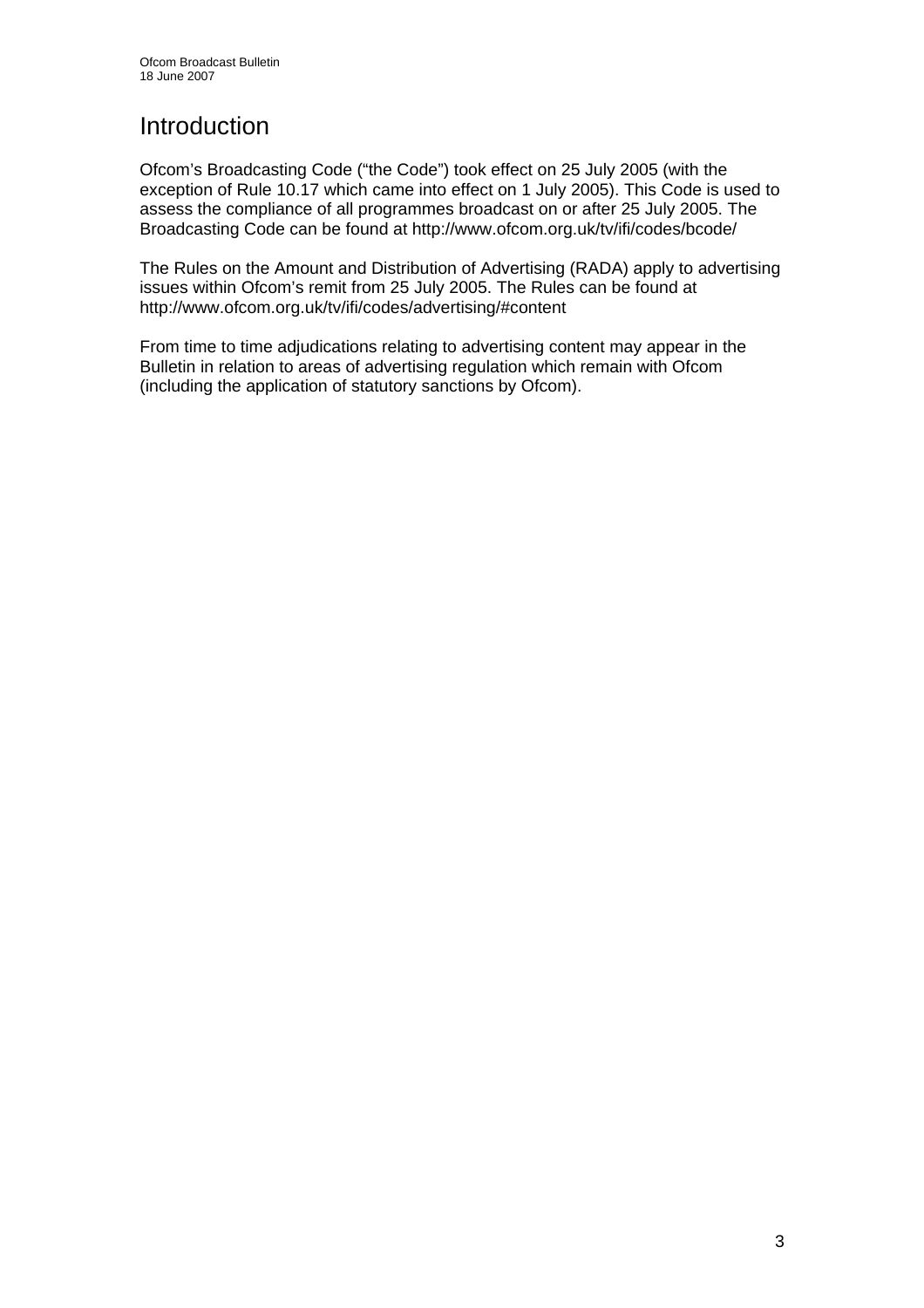# **Standards cases**

# **In Breach**

**Gamer TV** 

*Bravo TV, 30 July 2006 & 8 October 2006, 10:00* 

### **Introduction**

*Gamer TV* is a programme which reviews computer games and is broadcast at 10:00 on Sunday mornings (as well as other times).

One viewer complained that on Sunday 30 July 2006 the programme featured clips from the computer game *Scarface – The World is Yours*. The complainant said that the clips of the game featured in the programme contained a number of violent sequences.

Another viewer complained that on Sunday 8 October 2006 the programme featured violent elements from the computer game *Dead Rising*. Viewers were shown a threeminute segment from the game which included images of a man using a variety of weapons and objects to decapitate and subdue zombies attacking him in a shopping centre.

Virgin Media (formerly Flextech), the operator of Bravo, was asked for comments on the broadcasts in relation to Rule 1.3, which states that "children must be protected by appropriate scheduling from material that is unsuitable for them".

### **Response**

 $\overline{a}$ 

Virgin Media said the primary audience for Bravo consists of men between the ages of 18 and 44 years old, most of whom would not be offended by any of the material in either of the episodes complained of.

It also said that the programme *Gamer TV* did not attract a significantly high proportion of children, citing its own research based on BARB data. This showed, according to Virgin Media, that for the 10:00-10.30 time slot for Bravo on 30 July 2006 the child index<sup>1</sup> was zero. Further the broadcaster explained that the child index for Bravo and Bravo+1 combined for the Sunday 10:00-10:30 timeslot across the year was 102. Virgin Media stated that Ofcom should take this into account in reaching a decision. It went on to say that the characters and situations portrayed in the game *Scarface – The World is Yours,* broadcast on 30 July 2006, were far removed from everyday aspects of violence and that in order to review computer games, which often contain a great deal of violence and/or questionable behaviour, the programme needed to show a proportion of this activity in order to give an accurate account of the game's content. Virgin Media added that, whilst the programme refrained from showing the most gruesome scenes, to fail to show a level of violence relevant to the game could have led to the audience being misled about the game's content.

 $1$  Child index is the figure used to calculate the proportion of children in an audience against the general viewing population. A figure of 100 indicates that the child audience watching the programme exactly matches the general profile. A figure of e.g. a 120 would mean that children watching that programme are over-represented by 20%.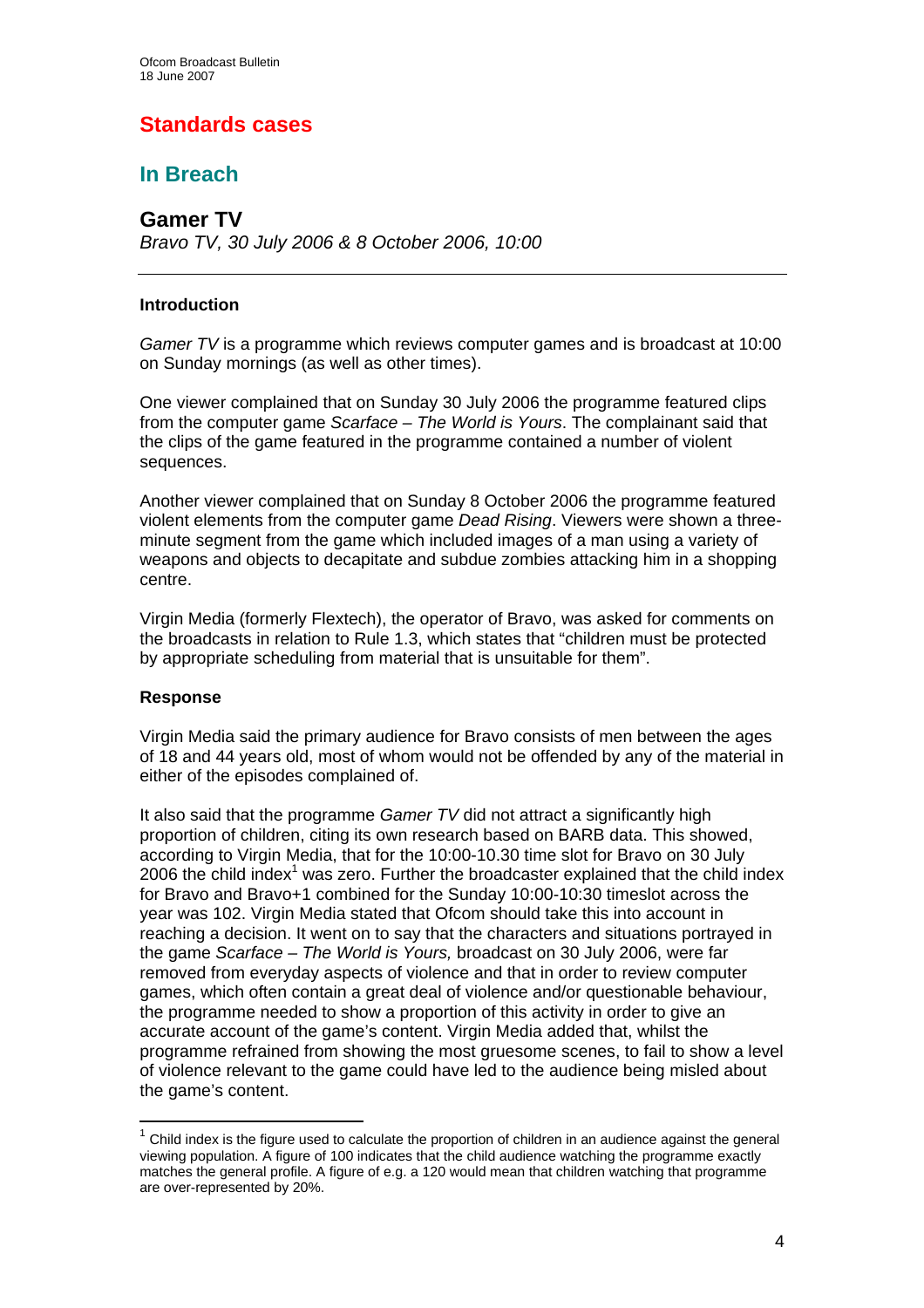With regard to the clips of the game *Dead Rising* featured on *Gamer TV* on 8 October 2006, it said that it considered that the zombies could not be associated with any aspect of real life and that some of the clips shown featured the male protagonist wearing a dress as part of the game-play and fighting zombies with absurd objects such as a garden umbrella, a road cone, a bubble gum ball machine and a picture frame. It also said that the primarily male audience for *Gamer TV* was capable of separating the violence that occurred in interactive, simulated computer games from reality.

Virgin Media concluded that it takes its compliance responsibilities very seriously and that, in the light of these complaints, it has put measures in place to ensure that in future there is clear information for viewers that some clips from computer games include scenes of a violent nature.

### **Decision**

On 30 July 2006, *Gamer TV* broadcast clips of the computer game *Scarface – The World is Yours* showing the lead character using a variety of weapons such as submachine guns and knives to kill his opponents. The four minute clip of the game comprised a number of scenes which contained acts of extremely graphic violence.

On 8 October 2006, *Gamer TV* featured clips taken from the game *Dead Rising* which parodies the zombie horror film genre. The lead character in the game was shown running through a shopping centre decapitating and dismembering the zombies in his path using a variety of weapons and everyday objects including a chain saw, a baseball bat, a sabre, a battle-axe and power tools.

Ofcom acknowledges that it may be appropriate for it to take audience data into account in reaching a decision about appropriate scheduling. However, it is important that Ofcom should consider the relevant data in any given circumstances and, in particular, when considering how to interpret it. Rule 1.3 ("Children must be protected by appropriate scheduling...") requires the broadcaster to consider "the likely number and age range of children in the audience" i.e. appropriate scheduling for a particular programme cannot, and should not, be determined by its *actual* audience figures alone. This is because the Rule obliges broadcasters to decide what is appropriate scheduling for a particular programme *before* it is broadcast.

Figures for child indexing on niche channels which receive lower overall viewing figures should be treated with extreme caution. Nevertheless, while the child audience for *Gamer TV* on 30 July 2006 may have actually produced an index of zero, BARB data for the transmissions of *Gamer TV* in 2006 in the 10:00-10:30 day part on Sunday mornings on Bravo shows that the child index across the year was 127. This shows that Gamer TV is likely to contain a higher than average child audience. In this case, Ofcom considers this figure to be the most relevant indicator of what the likely audience is (and not the general timeslot on the combination of both Bravo and Bravo +1 or the child index at any time *Gamer TV* is broadcast on the channel). It is clear that the child audience index varies from week to week. For example, on 30 July 2006 it was zero but on 8 October it was 133, and on other days the figure reached over 200.

As regards compliance with Rule 1.3, Ofcom notes that both the computer games *Scarface – The World is Yours* and *Dead Rising* are rated 18 by the British Board of Film Classification. Although a BBFC rating is not in any way determinative of whether extracts from a computer game can be broadcast before the watershed, it is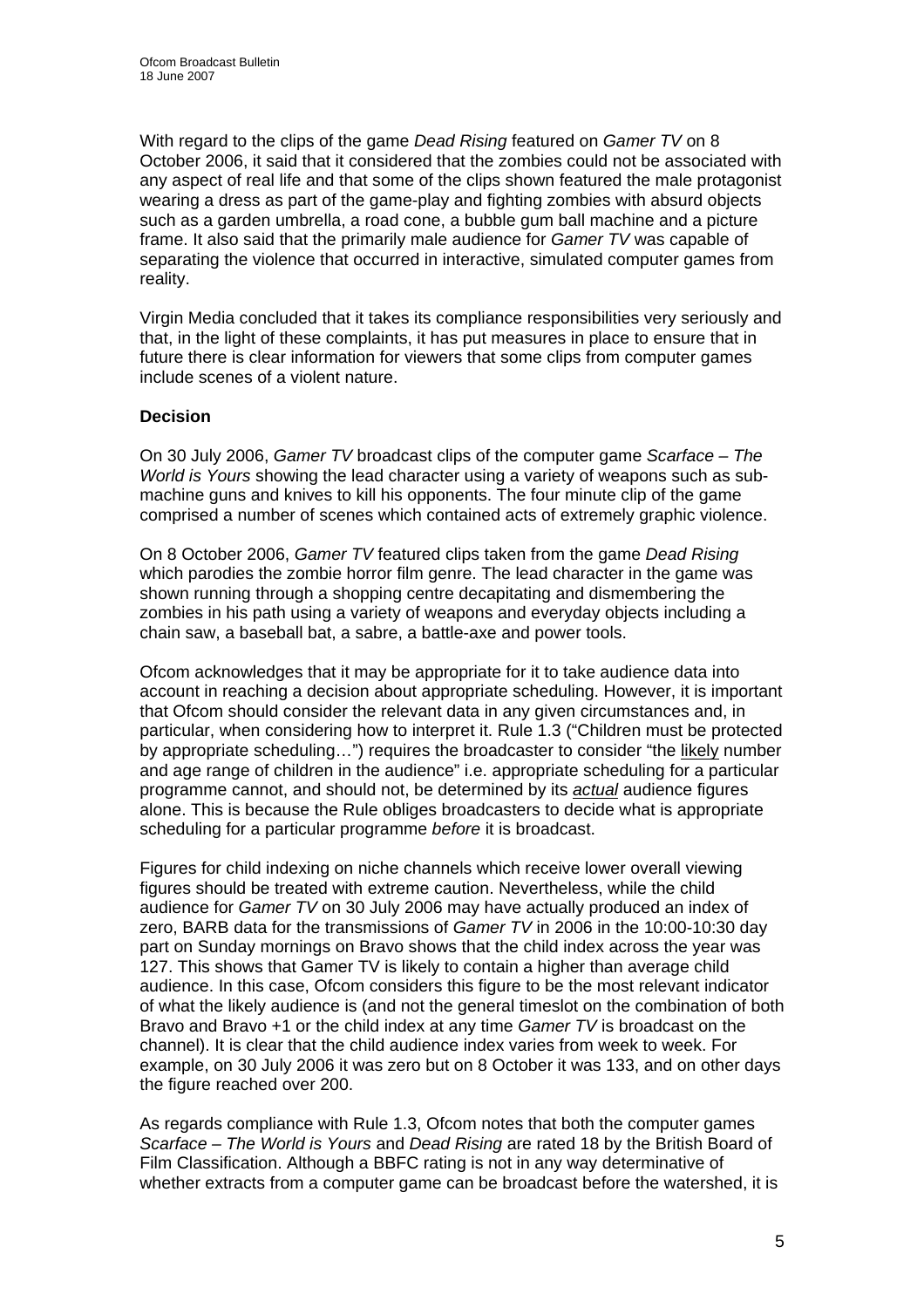a relevant factor which Ofcom can take into account in its decision. Such a rating suggests that broadcasters should exercise appropriate care in deciding whether to show clips of games in this category, especially during the daytime and at the weekend when children are likely to be watching. Ofcom also noted that, whilst Virgin Media claimed Gamer TV was unlikely to appeal to children, the game review following on from the feature on *Dead Rising*, on 8 October 2006*,* was a lengthy behind the scenes look at the animated family film *The Ant Bully* (rated 'U' for the cinema by the BBFC) and the computer game based on the film which had recently been launched. In Ofcom's view, this shows that it is possible that the programmemakers were aware that the programme may attract a child audience and provide content accordingly.

Ofcom noted that Virgin Media suggested that in future the programme would include clear information before broadcasting material which includes scenes of a violent nature. Ofcom welcomes the inclusion of identifying information which would enable viewers to make decisions about what they will watch. However, the provision of information does not, in itself, relieve broadcasters of the duty to comply with Rule 1.3 of the Code (to schedule appropriately material unsuitable for children). Children may not be able to make decisions, based on such information, about whether they should continue watching when they were viewing on their own.

Taking account of all these factors, in Ofcom's view this material was not suitable for broadcast in a computer game review programme during the day at weekends when children were likely to be watching.

**Breach of Rule 1.3** 

**The original decision to find this programme in breach was appealed twice by the broadcaster. This finding is the result of those appeals.**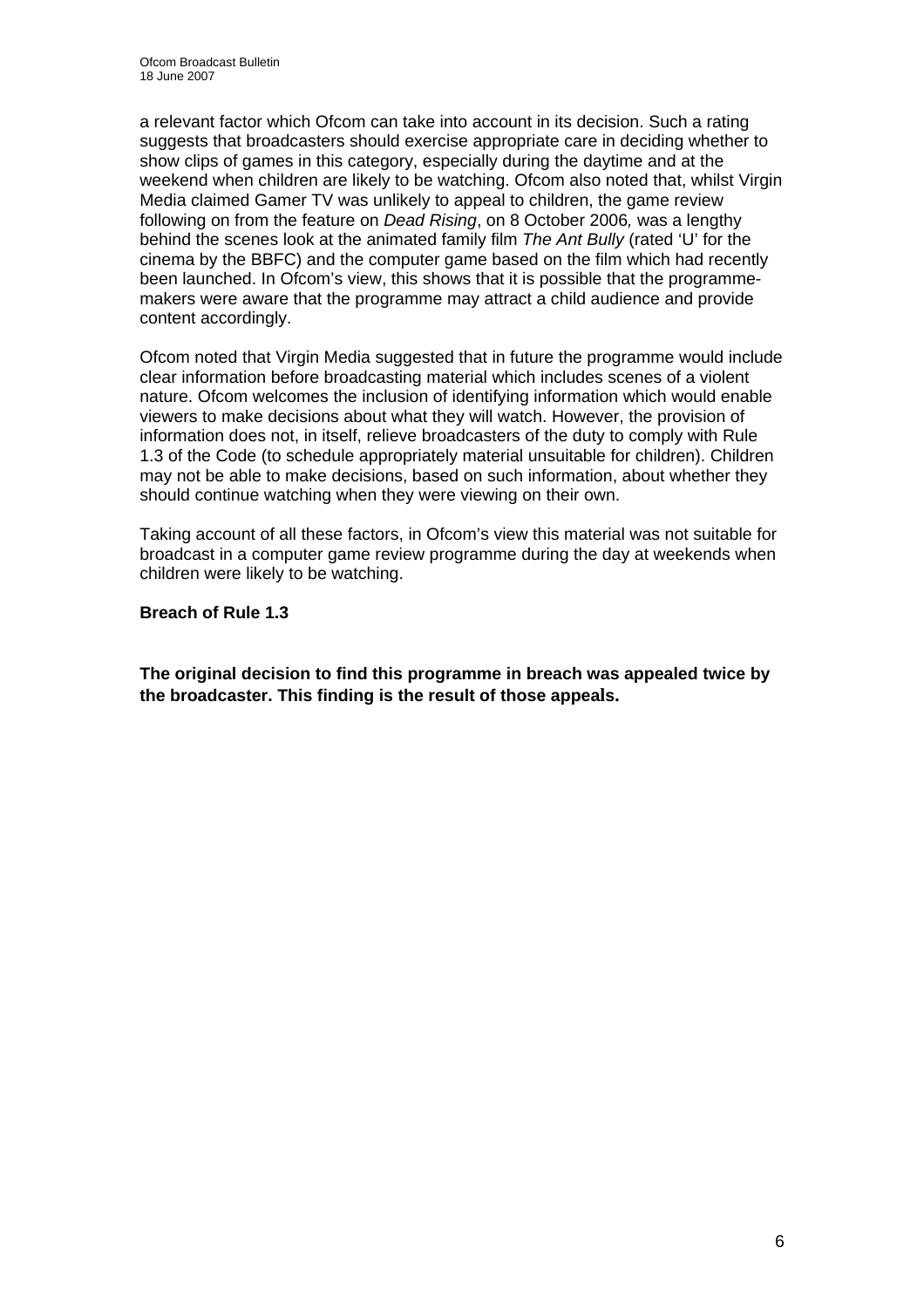# **News bulletins**

*Whitchurch FM (89.9 MHz) (Restricted Service Licence), April 2007* 

### **Introduction**

A listener complained that the news on Whitchurch FM was sponsored by a local business. The news bulletins themselves were provided by Sky to Whitchurch FM.

Rule 9.1 of the Code states that news bulletins and news desk presentations on radio may not be sponsored. Ofcom therefore requested the broadcaster's comments.

### **Response**

The broadcaster said that it had misinterpreted Rule 9.1, and had thought that the rule only applied to news that it itself produced, not to "external news feed from Sky". The broadcaster apologised and assured Ofcom that there would be no recurrence.

### **Decision**

From the recordings supplied to Ofcom, it was clear that news output on Whitchurch FM had been indeed been sponsored. This was clearly in breach of Rule 9.1.

Ofcom welcomed the broadcaster's acknowledgement of its mistake and efforts to prevent a recurrence. Ofcom also noted that the Restricted Service Licence (RSL) had been granted for a period of 12 days only. However, the finding of a breach is a factor that would be taken into account by Ofcom in considering any future application for an RSL by the broadcaster.

As stated in a similar finding published in Broadcast Bulletin 84, it is important that all holders of RSLs, which are often issued for specific events and limited periods of time, appreciate that the rules in Section 9 (sponsorship) and 10 (commercial references) of the Code apply to them fully. They must at all times have in place appropriate resources and procedures to ensure compliance.

### **Breach of Rule 9.1**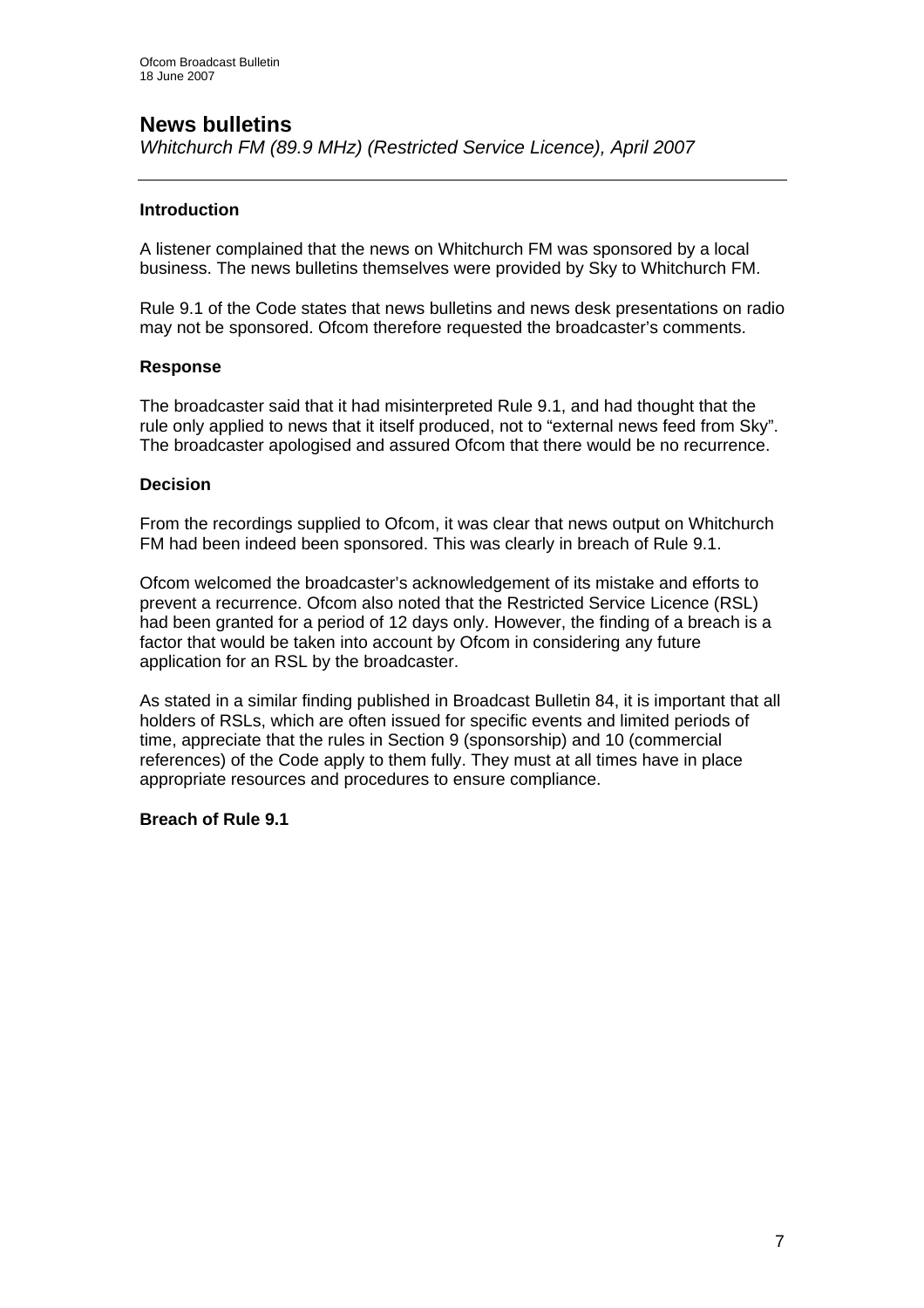# **Equal opportunities**

*Duty of licensees to make suitable arrangements to promote equal opportunities in employment and provision of information to Ofcom* 

### **Introduction**

Section 337 of the Communications Act 2003 ("the Act") requires Ofcom to include conditions in radio and television licences that broadcasters make arrangements to promote equal opportunities in employment on the basis of gender, race and disability. Those conditions require broadcasters to publish their observations on the current operation and effectiveness of the arrangements they have in place. Separately, Ofcom has a duty under section 27 of the Act to promote equal opportunities in employment in broadcasting. It is a condition of every Broadcasting Act licence that the licensee must provide Ofcom with such information as Ofcom may require for the purposes of exercising its statutory functions.

In order to assist broadcasters with their obligation to report on the arrangements they have in place, Ofcom asked broadcasters in December 2006 for their observations on the current operation and effectiveness of their respective arrangements. At the same time, and as part of its duty to promote equal opportunities, Ofcom also asked each broadcaster who was required to have arrangements in place for other, more specific equal opportunities information and statistics in relation to those arrangements. The Act exempts broadcasters from the requirement to have arrangements in place if they employ fewer than 21 people under a single licence or as part of a larger operating Group, or are licensed to broadcast for less than 32 days per year. Accordingly, licensees who qualified for this exemption during the reporting period were not required to provide the information requested. However, they were required to register their exemption formally online.

Despite a number of reminders from Ofcom, several licensees have failed to provide a report or to register their exemption. Ofcom was conscious that some smaller licensees might not have started operating their licensed service during the period, or might have employed fewer people than the threshold number of 21 and, therefore, that they may have been under the impression that they did not need to take any action. To that end, our reminders clearly highlighted the requirement for all licensees to respond by lodging their report or their qualification for an exemption.

### **Decision**

Ofcom has given written warnings to broadcasters who failed to engage with the process (or indeed to publish in any other manner their observations on the current operation and effectiveness of the arrangements). Nevertheless, a number of broadcasters (see below) have still not provided the information requested. As a result of the continued failure by these licensees to respond to Ofcom following these warnings, Ofcom has now recorded the following two licence breaches against these licensees:

(1) a breach of the requirement to publish observations on the current operation and effectiveness of the licensee's equal opportunity arrangements; and

(2) a breach of the requirement to furnish information to Ofcom in such manner and at such times as Ofcom may reasonably require for the purposes of exercising its functions.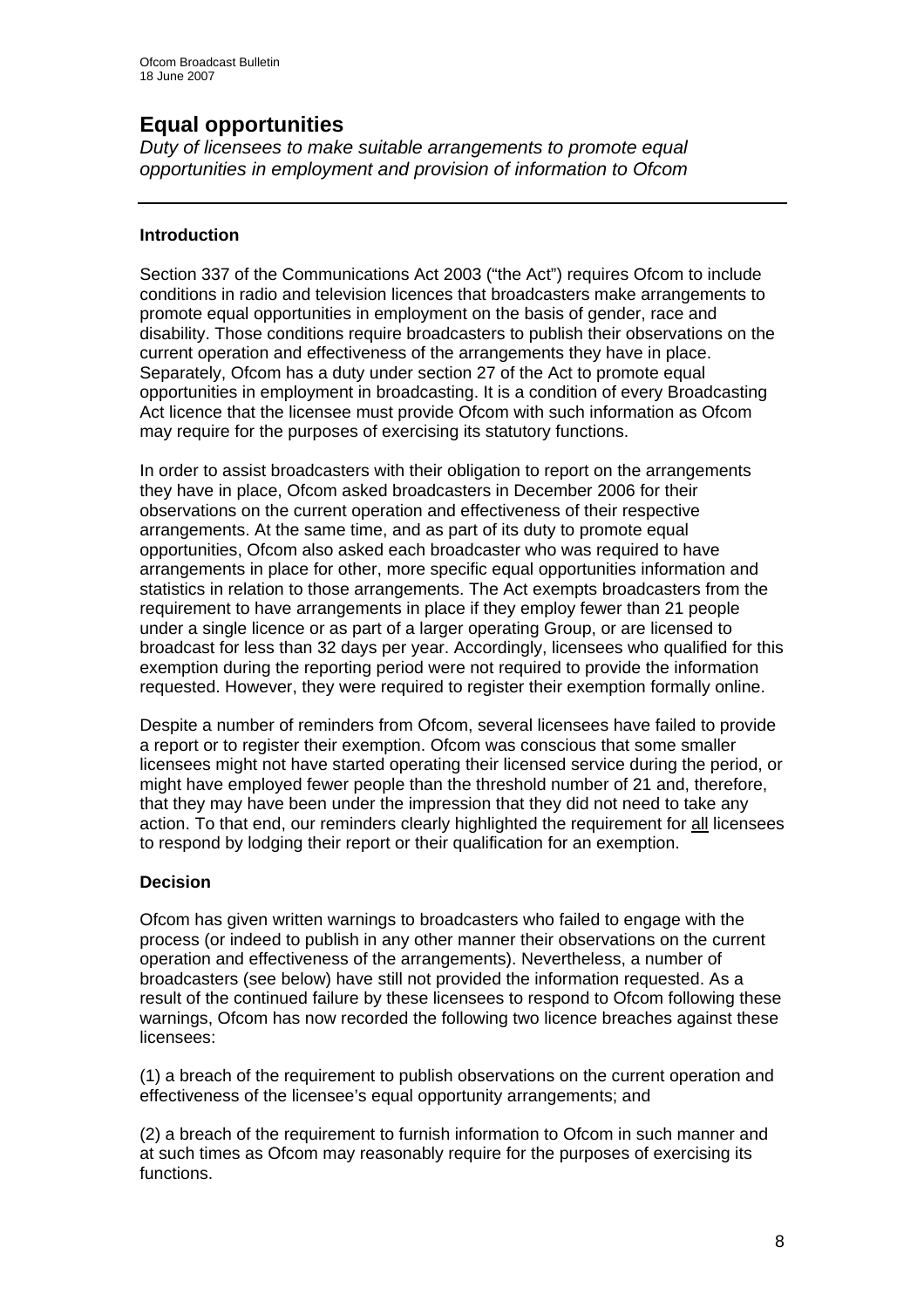The television licensees who have failed to respond adequately to our final warning and who are in breach of Conditions 12(1) and 25(3) of their TLCS<sup>2</sup> broadcasting licence are listed below:

A&A Inform Limited Nepali TV Limited Al Shirkatul Islamiyyah NFL Enterprises LLC Awareness TV Ltd Nollywood Movies Limited Bangla TV (Worldwide) Limited North West 1 Limited C Music Entertainment PAK (UK) TV Limited CTV International Ltd Prime Plus Limited DMA Media Limited **R70 World Limited** East West Broadcast Limited RN TV (UK) Limited Emirates Media Inc TKTTV Limited Entertainment Distribution Company Ltd Trends TV Limited Hallelujah Music Television Limited Twenty Four 7 TV Limited Hellenic Television Ltd Intellivision Broadcast UK Ltd JJTV Limited Konta Music Television Living in Spain TV Media News Network Ltd

Carnaby Media plc Passion Broadcasting Television Services Ltd

### **Breach of Conditions 12(1) and 25(1) of TLCS Licence**

The radio licensee who has failed to respond adequately to our final warning and who is in breach of Conditions 9(1) and 23(3) of its local analogue licence<sup>3</sup> is listed below:

Lochbroom FM

### **Breach of Licence Conditions 9(1) and 23(3) of Local Sound Broadcasting Service Licence**

These breaches of licence conditions have been formally recorded and Ofcom will consider what further regulatory action will be necessary if a broadcaster continues to breach the terms of its licence.

<sup>&</sup>lt;u>.</u><br><sup>2</sup> Television Licensable Content Service

<sup>&</sup>lt;sup>3</sup> Local Sound Broadcasting Service Licence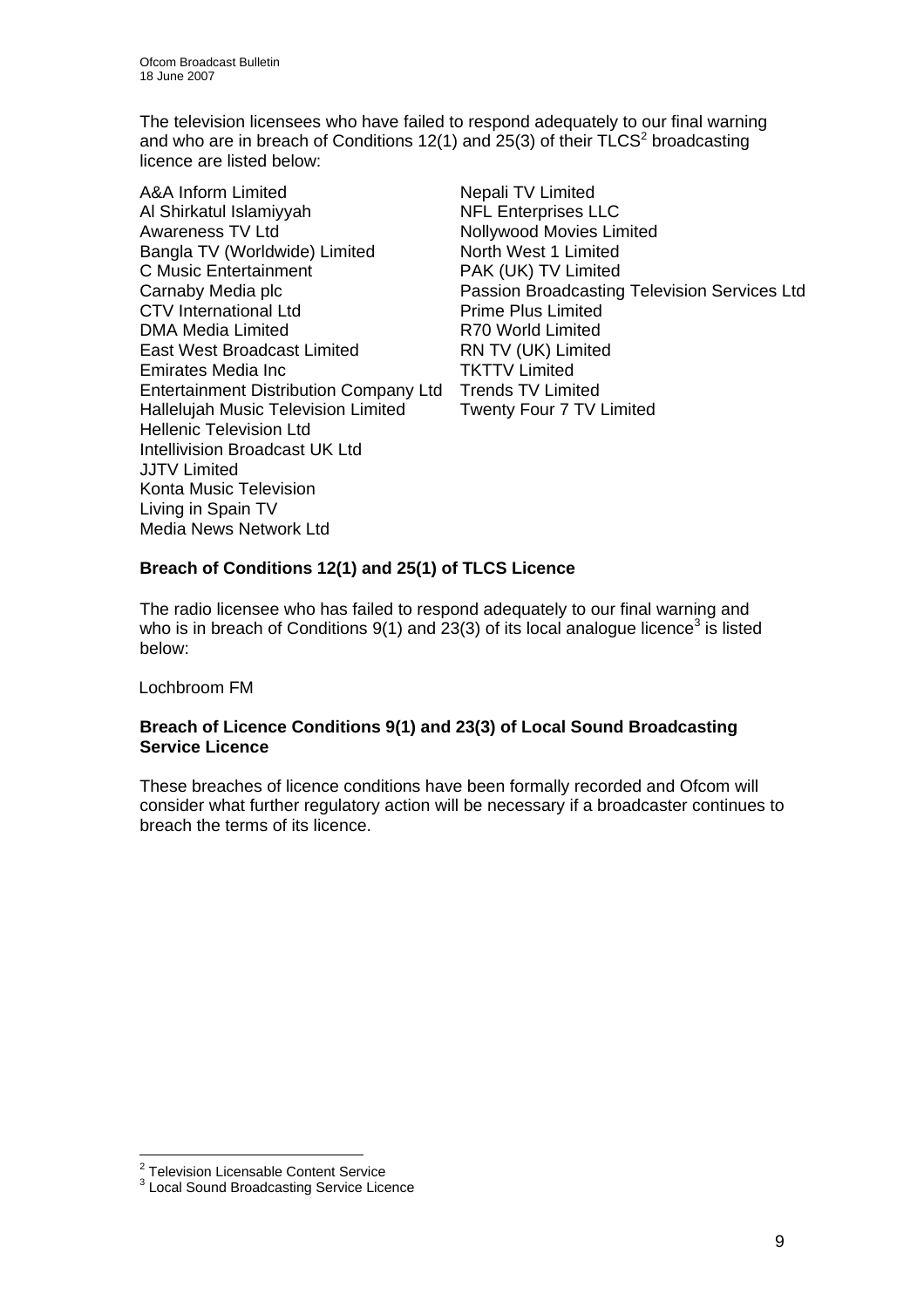# **Resolved**

# **Pokerstars**

*Kanal 5, 17 February 2007, 10:15* 

### **Introduction**

Kanal 5 is a Danish language general entertainment channel aimed primarily at an audience in Denmark. Since the service is established in the UK it is licensed and regulated by Ofcom under the Code.

One viewer in Denmark complained that the programme *Pokerstars*, which is a televised poker game between 5 contestants, contained the word *"fuck"* (in Danish) and featured the programme's presenters smoking. Ofcom asked the broadcaster to comment with regard to: Rules 1.10 ("…[S]moking…must generally be avoided and in any case must not be condoned, encouraged or glamorised in…programmes broadcast before the watershed…unless there is editorial justification"); and 1.14 ("The most offensive language must not be broadcast before the watershed or when children are particularly likely to be listening").

### **Response**

Kanal 5 said that this transmission was the repeat of a programme that had previously aired after midnight. It accepted that the presenter smoked from time to time during the course of the programme, and that this was technically a breach of Rule 1.10, but said that there was no active encouragement of smoking and that it was not glamorised on screen.

Kanal 5 acknowledged that the word *"fuck"* had been "muttered" by one of the contestants and that it was then, unfortunately, repeated by the presenter. Kanal 5 argued that neither use of the word was particularly audible but acknowledged that Rule 1.14 is specific and had been breached. It explained that the issue arose on this occasion because a late night edition of *Pokerstars* containing the bad language was mistakenly rescheduled for pre-watershed transmission. The Chairman of SBS Danish Television Ltd (the owner of Kanal 5) intends to meet with the scheduling team responsible to highlight to them how inattentive scheduling can cause problems, and how vigilance is required to ensure that audiences are not exposed to activities and language prohibited under the Code.

### **Decision**

Ofcom welcomes the broadcaster's admission that it breached the Code with regard to the depiction of smoking and the use of offensive language in *Pokerstars,* and notes that this resulted from inappropriate scheduling. Ofcom took into account Kanal 5's good compliance record to date and that the management of SBS Danish Television Ltd will use this incident to highlight to staff the need for vigilance when rescheduling post-watershed programmes in future. Ofcom therefore considers the matter resolved.

### **Resolved**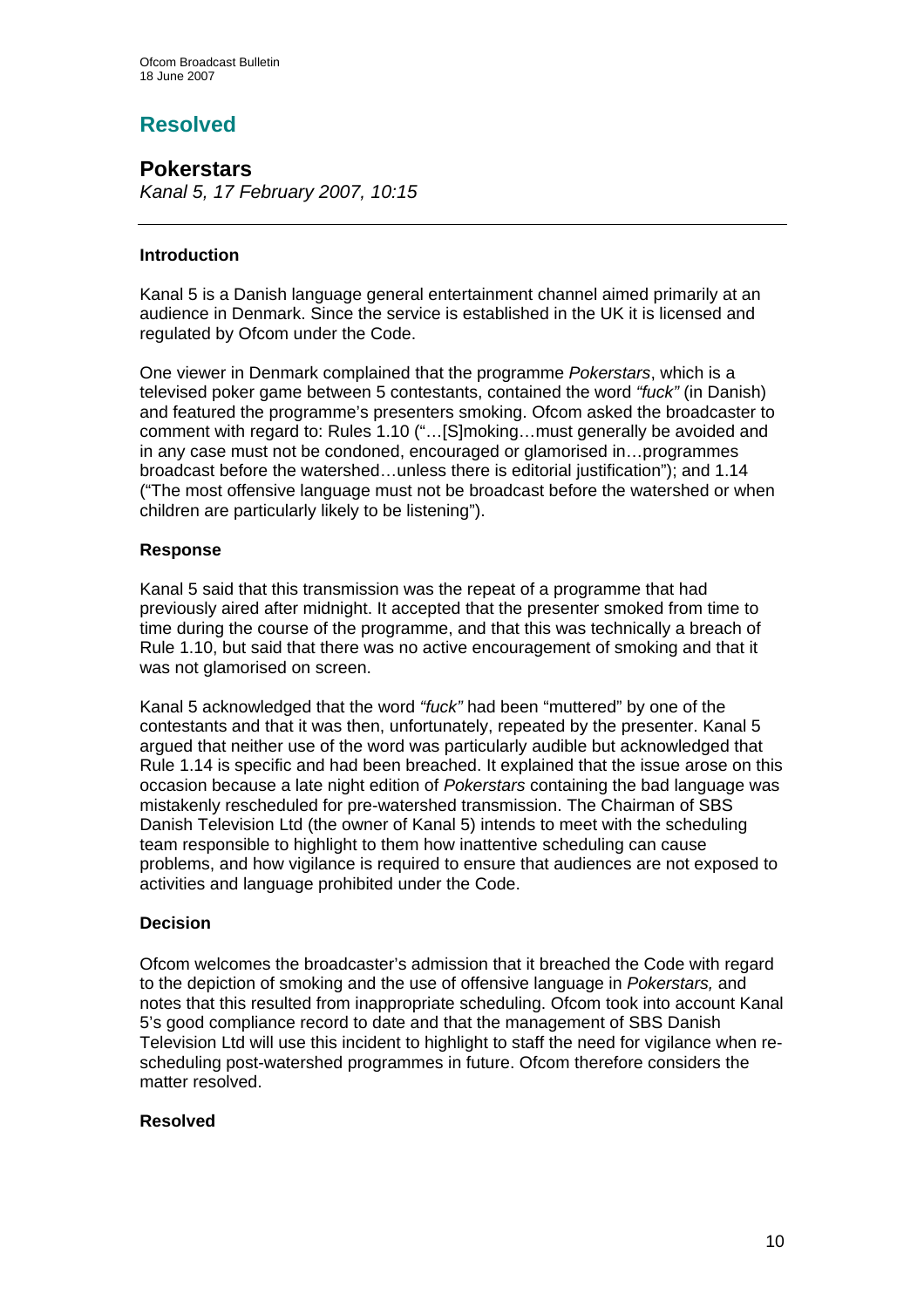# **Scotland Today**

*STV Central, 13 February 2007, 18:00* 

### **Introduction**

A viewer queried the use of archive CCTV footage during a report in the early evening news broadcast in Scotland on new police powers to tackle anti-social behaviour with on the spot fines. The viewer considered that the footage depicted extreme violence without any prior warning to viewers. In addition he considered that the footage was not depicting the anti-social behaviour which was the subject of the story. In his view, the footage was unnecessary and not appropriate for the time at which it was shown.

Ofcom asked the broadcaster to comment in respect of Rule 2.3 of the Code, which states that in applying generally accepted standards broadcasters must ensure that material which may cause offence – including violence – is justified by the context.

### **Response**

STV said the rationale for using this footage was that it underlined the message that the local authority and police were trying to convey – that anti-social behaviour often escalates from nuisance level to threats of (or actual) violence. However STV fully accepted that the level of violence shown was inappropriate for the actual report, and that it might well have taken some viewers by surprise. They apologised for any offence caused and informed Ofcom that the footage would not be shown again in *Scotland Today* without the express permission of the programme editor.

### **Decision**

The level of the violence depicted in the CCTV footage was not justified by the context of the story which was about more minor anti-social behaviour. However we welcome STV's response in accepting the level of violence was inappropriate and in ensuring that the footage would be subject to referral should its use be considered again. Ofcom therefore considers the issue resolved.

### **Resolved**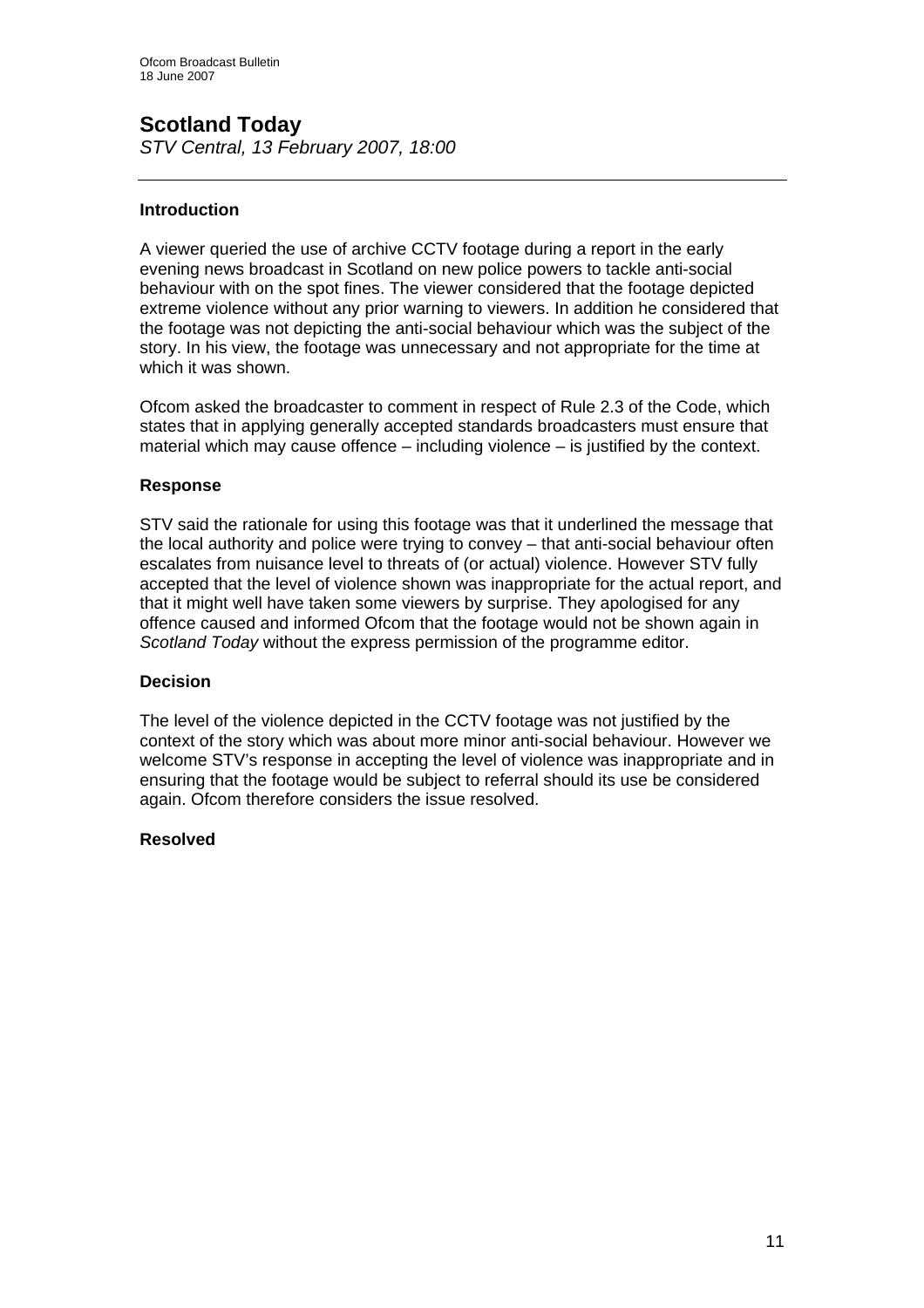# **Heart Breakfast with Sam and Amy**

*Heart 106 FM (East Midlands), 21 March 2007, 07:30* 

### **Introduction**

During a competition item called *'Luck of the Irish'* in which listeners could win tickets for 'Riverdance', presenters encouraged the audience to call or text the studio with any Irish jokes they knew and to adopt a convincing Irish accent when relaying them. In the course of the item the presenters also mimicked an Irish accent and told jokes, which relied on the negative stereotype of the 'thick' Irishman. A listener complained that the item was offensive and racist in nature.

### **Response**

The station told Ofcom that, following a complaint made directly to it about the broadcast, it agreed that the jokes were ill-judged and the presenters were told that the manner in which the feature was handled was unacceptable. An on-air apology was given the following week, which stated:

*"Last week on the show, during a competition based around Irish culture, we aired some jokes that were offensive towards Irish people. It was never our intention to offend, and we wish to sincerely apologise for any offence caused".* 

### **Decision**

Ofcom welcomed the acknowledgement by the station that this item had been misjudged. While the banter surrounding this competition item was clearly intended to be good-natured, it nevertheless should have been recognised that such humour had the potential to cause genuine offence. However, in view of the fact that the matter was dealt with internally and an on-air apology given, we regard the matter as resolved.

### **Resolved**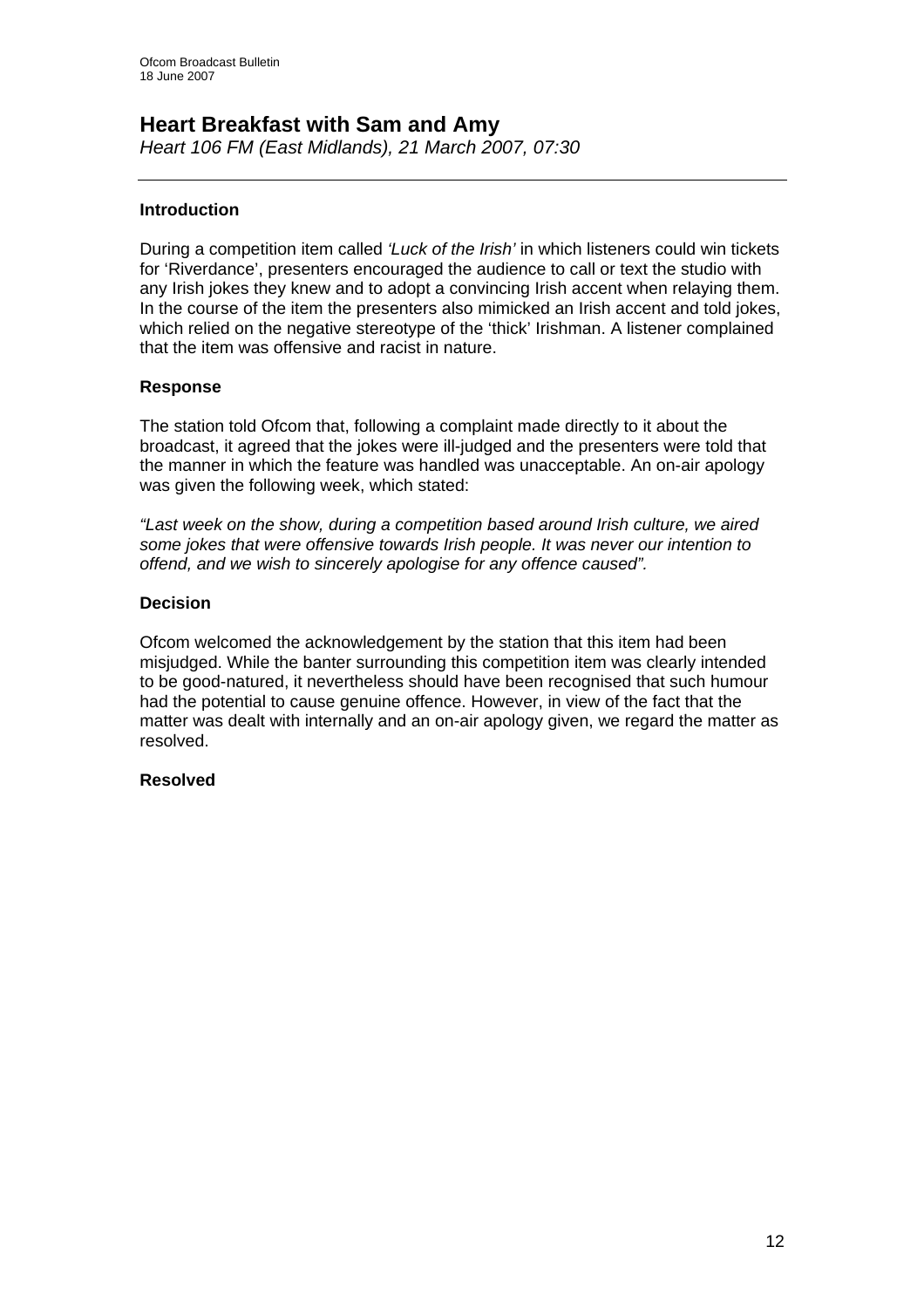# **Not in Breach**

# **Shipwrecked**

*Channel 4, 21 January 2007, 18:25* 

### **Introduction**

*Shipwrecked* is a reality television programme broadcast on Channel 4 in which a group of young men and women are "shipwrecked" on two adjacent islands for over five months. They are in two teams, each based on one island, competing to become the most popular island. A £70,000 prize is awarded to the winning island and distributed amongst its team.

This first episode introduced the initial ten competitors on the two islands to viewers through a series of introductory interviews. 1,453 viewers complained about the homophobic treatment of student Joe Stone and the views expressed by one member of the group, 18-year-old Lucy Buchanan. Viewers complained that her language in her introductory interview was racist and/or homophobic and offensive. As part of her introductory interview, she said:

*"I don't really like fat people, I don't really like really ugly people. I don't like it when foreigners come into our country and they don't take on the British culture and the British values. I'm quite for the British Empire and things. I'm for slavery but that's never going to come back".* 

Rule 2.1 of the Code states that:

"Generally accepted standards must be applied to the contents of television and radio services so as to provide adequate protection for members of the public from the inclusion in such services of harmful and/or offensive material."

Rule 2.3 then states that:

"In applying generally accepted standards broadcasters must ensure that material which may cause offence is justified by the context. Such material may include..., offensive language, ... discriminatory treatment or language ( for example on the grounds of...race...)."

It should be noted that the Code does not prohibit the broadcast of language or behaviour because it is, or may be perceived to be offensive or racist. Such material can be transmitted so long as 'generally accepted standards' are applied to the broadcast content so as to provide adequate protection to members of the public from the inclusion of harmful or offensive material.

The Code sets out the meaning of 'context' as including, but not limited to: the editorial content of the programme or series, the service on which the material is broadcast, the degree of harm or offence likely to be caused by the inclusion of any particular sort of material in programmes generally or in programmes of a particular description and the likely expectation of the audience.

Furthermore, Ofcom must exercise its duties in a way which is compatible with Article 10 of the European Convention of Human Rights ("the Convention"). Article 10 provides for the right to freedom of expression, which encompasses the right to hold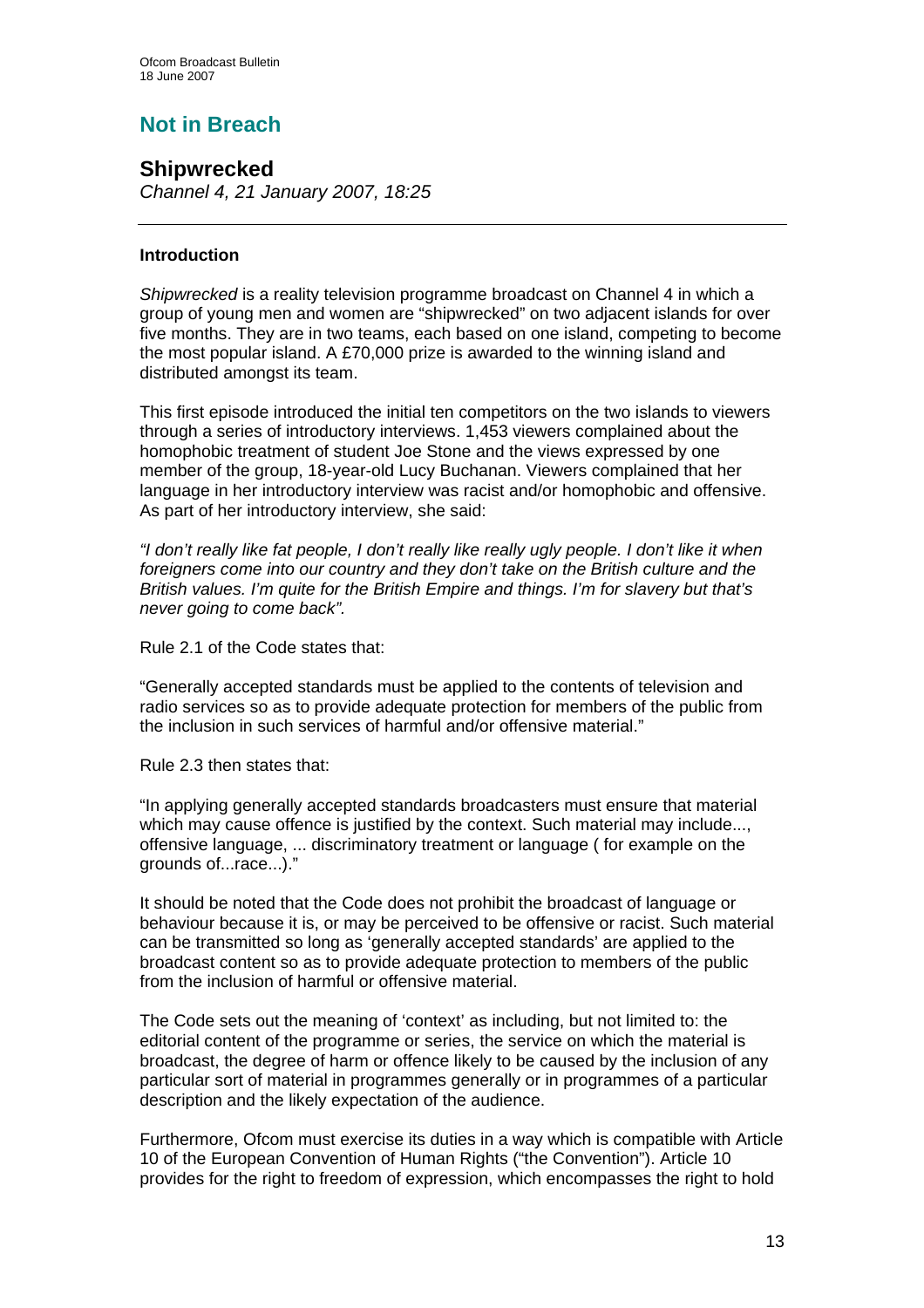opinions and to receive and impart information and ideas without interference by public authority. Applied to broadcasting, Article 10 therefore protects the broadcaster's right to transmit material as well as the audience's right to receive it as long as the broadcaster ensures compliance with the Rules of the Code and the requirements of statutory and common law.

### **Decision**

Ofcom noted the comments in the programme made by Lucy Buchanan, as set out above.

First, Ofcom considered the potential degree of offence caused by the inclusion of this material in programmes generally. Ofcom took the view that whilst Lucy Buchanan's views regarding *"fat people"* and *"ugly people"* may have been considered to be rude by many viewers, it was the following comments (given both in interview and reported by other participants) that were potentially offensive in the light of generally accepted standards:

- *"I don't like it when foreigners come into our country and they don't take on the British culture and the British values. I'm quite for the British Empire and things. I'm for slavery but that's never going to come back"*.
- Question: *"What I don't understand is how you can generalise, like how you don't like black people as well?"*

Lucy Buchanan: *"I don't know them" ..."from what I've seen they're really bad"*.

It was also reported by another participant on the show that Lucy Buchanan did not like gay people.

In deciding whether these would be offensive in terms of generally accepted standards, Ofcom took into account that discrimination on the grounds of race and sexual orientation is illegal.

Ofcom noted that the words which viewers found offensive were not used within commentary but were the views of Lucy Buchanan. Channel Four did not appear to condone or encourage these views except in as far as they broadcast them. In order to comply with Rule 2.3 of the Code however, Channel Four was required to justify the inclusion of these potentially offensive comments in the programme by their context. Ofcom therefore considered the context in which these views were broadcast, noting that in the same programme:

- The programme's presenter described Lucy Buchanan as having "extreme views";
- After the comments were made, the group decided to hold a meeting with Lucy Buchanan to discuss her comments. The group challenged her on her statement regarding fat people. Further, one member of the group said *"what I don't understand is how you can generalise, like how you don't like black people as well?"* To this, Lucy Buchanan responded *"I don't know them"* and *"from what I've seen they're really bad"*. This statement was met with shock and derision from the rest of the group. One participant said *"not at all!"* whilst another said *"I hate racist people, I really do"*. Another member of the group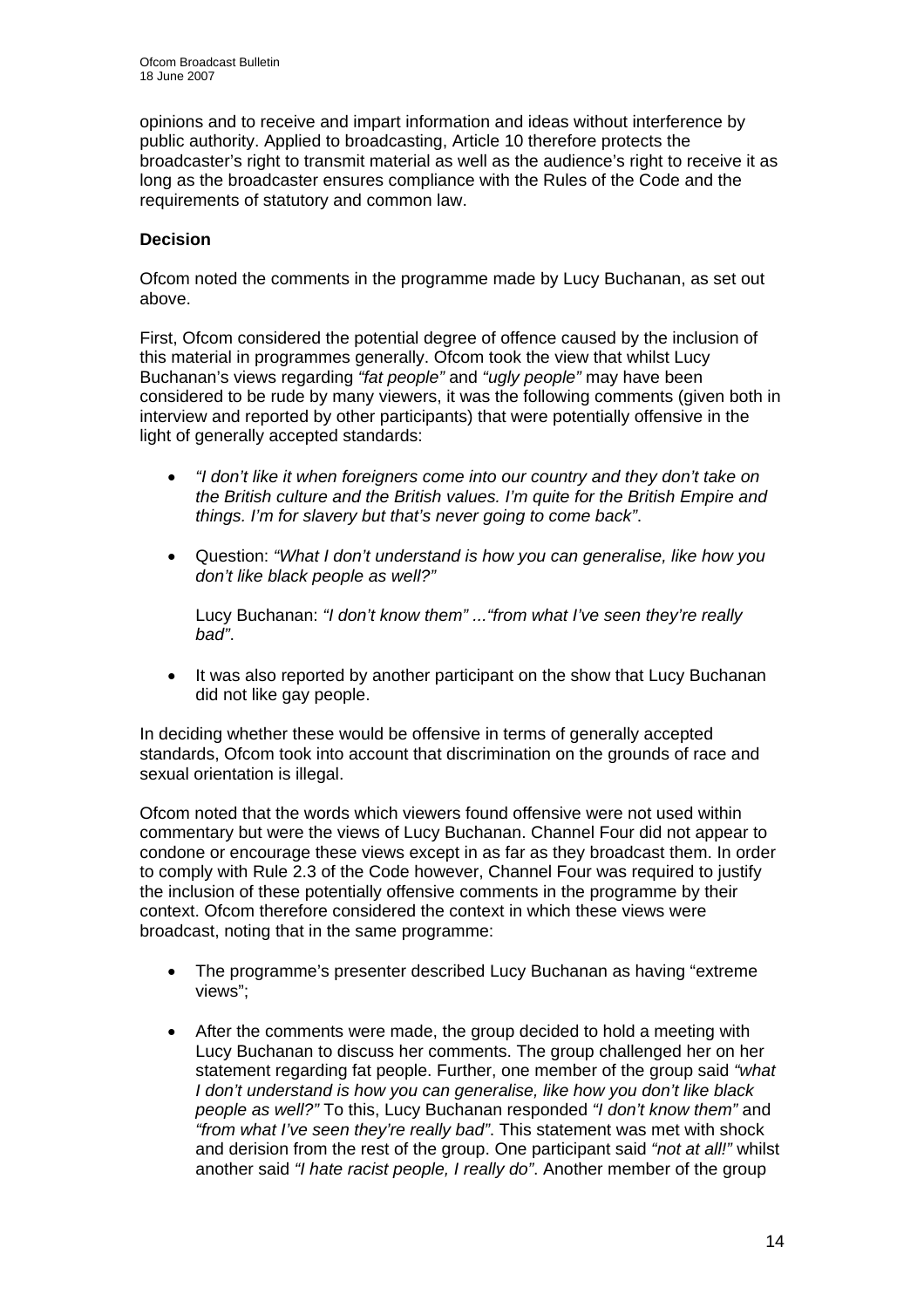asked Lucy Buchanan *"do you think that your opinions here are because you haven't really been exposed to anything else?"* to which she responded *"it could be that".* They suggested she needed to *"open her mind and be open to new cultures"*. One member of the group called her views *"Hitler-esque and quite scary"*.

Later in the programme, a member of the group related that Lucy Buchanan's views were laughable because she had previously said she also did not like gay women but on meeting Terri Jones, the only lesbian member of the group, she had quickly changed her mind and they had become friends.

Ofcom therefore noted that following Lucy Buchanan's introductory interview, her attitudes on race were vigorously challenged by fellow competitors later in the same programme. Also, her attitudes towards gay people were not broadcast from her own mouth but were reported by another contestant in the context of how these views had changed once she had met and got to know someone who was gay whilst taking part in the programme.

In assessing the context of Lucy Buchanan's comments, Ofcom further considered the service on which the comments were broadcast, the viewer expectation and the nature of *Shipwrecked* as a programme.

Firstly, *Shipwrecked* was broadcast on Channel 4, a channel which has a distinctive public service remit under statute to air programming which "demonstrates innovation, experiment, creativity…and exhibits a distinctive character."

Secondly, in terms of viewer expectation, Ofcom considers that viewers of reality television programmes of this nature broadcast on Channel 4 expect that they will be confronted with behaviour that they may find offensive and view as generally unacceptable. It is recognised that *Shipwrecked* is the type of programme where viewers may expect emotional and offensive exchanges to occur, as the characters of the participants are revealed.

Thirdly, in considering the type of programme in which the comments were broadcast, Ofcom noted that this was the first episode in a reality television series which would last for five months. The term 'reality television' covers many different forms of programme, however, it is a distinct genre which applies the following common conventions; it is unscripted; it places people from different backgrounds and with different attitudes in a confined area to record how they inter-react over a period of time; there are challenges and the prospect of a substantial prize at the end; the resulting tensions generate conflict which reveals the characters of the participants and influences or decides who ultimately wins. Ofcom therefore recognises that in terms of the nature and purpose of a show like *Shipwrecked*, it is an integral part of the context of the programme that viewers are given information about the participants' true characters, behaviour and beliefs. It is the broadcaster's responsibility to ensure that the viewer gets an accurate picture of each contestant and not one which is editorialised.

There is no requirement that all people who take part in a reality television programme must be shown to only express views which meet generally accepted standards. This would not be a justifiable or proportionate limitation on freedom of expression. One of the consequences of reality television is that it can present to viewers attitudes which are not often aired on television but which are held by an unpredictable range of people. The fact that the contestants and many viewers found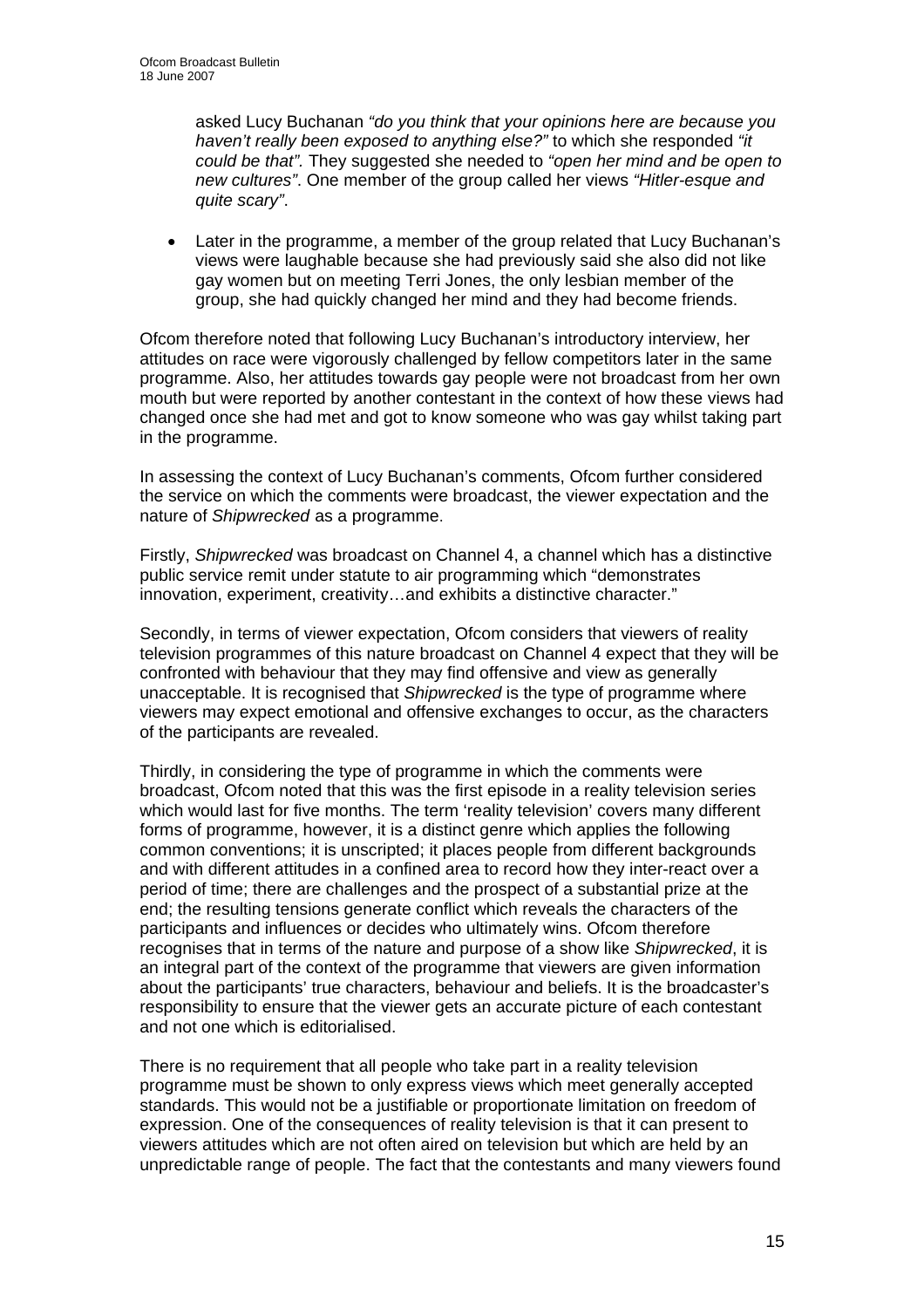Lucy Buchanan's views offensive did not mean that Channel Four was not entitled to broadcast them in *context*.

Taking all the above considerations into account, Ofcom reached the view that Channel Four took appropriate care in creating adequate context for Lucy Buchanan's views, which justified their inclusion in this programme. The context ensured that her behaviour and views were not encouraged or condoned by the broadcaster, but were instead robustly challenged.

Ofcom therefore considered there to be no breach of the Code on this occasion.

A number of viewers also complained that during the same episode a participant of the programme, Joe Stone, who was gay, was the victim of homophobia from other men in the group. During the first few days on the island, the two teams were made to construct their own living accommodation. The rest of the group noticed that Joe was not helping or contributing as much as everyone else. When Joe was elsewhere on the island, they described him on camera as *"idle"* and a *"bloke who's like a bird"*. In particular, one member of the team said *"you* [generic] *don't need to be like a fairy*". None of these comments were made directly to Joe although he did later accept that he wasn't fitting in well with the group because he wasn't as eager as everyone else to participate in the building work.

Channel Four's coverage in this introductory episode reflected how the teams were bonding - or not - and Ofcom considered that the men's impatience with Joe's apparent unwillingness to get involved in the activities was justified in the context of the programme. Whilst most would consider the pejorative use of the word 'fairy' as offensive, Ofcom noted it was not used as an insult or in a derogatory way towards Joe. It was an off-the-cuff remark to camera from the self-appointed leader of the group who was frustrated by Joe's lack of willingness to participate in the more macho elements of the group.

It is important, so long as the Code is complied with, that broadcasters can explore and raise issues such as racism in their programmes. The simple fact that views or expressions are offensive does not mean that they can not be transmitted. Documentaries, dramas and other programmes all deal with issues such as racism or sexism. What is necessary is that broadcasters apply generally accepted standards to such material and ensure its inclusion is justified by the context.

Whilst Ofcom acknowledged some viewers found the use of this word offensive, it did not consider its broadcast to be in breach of the Code.

### **Not in breach**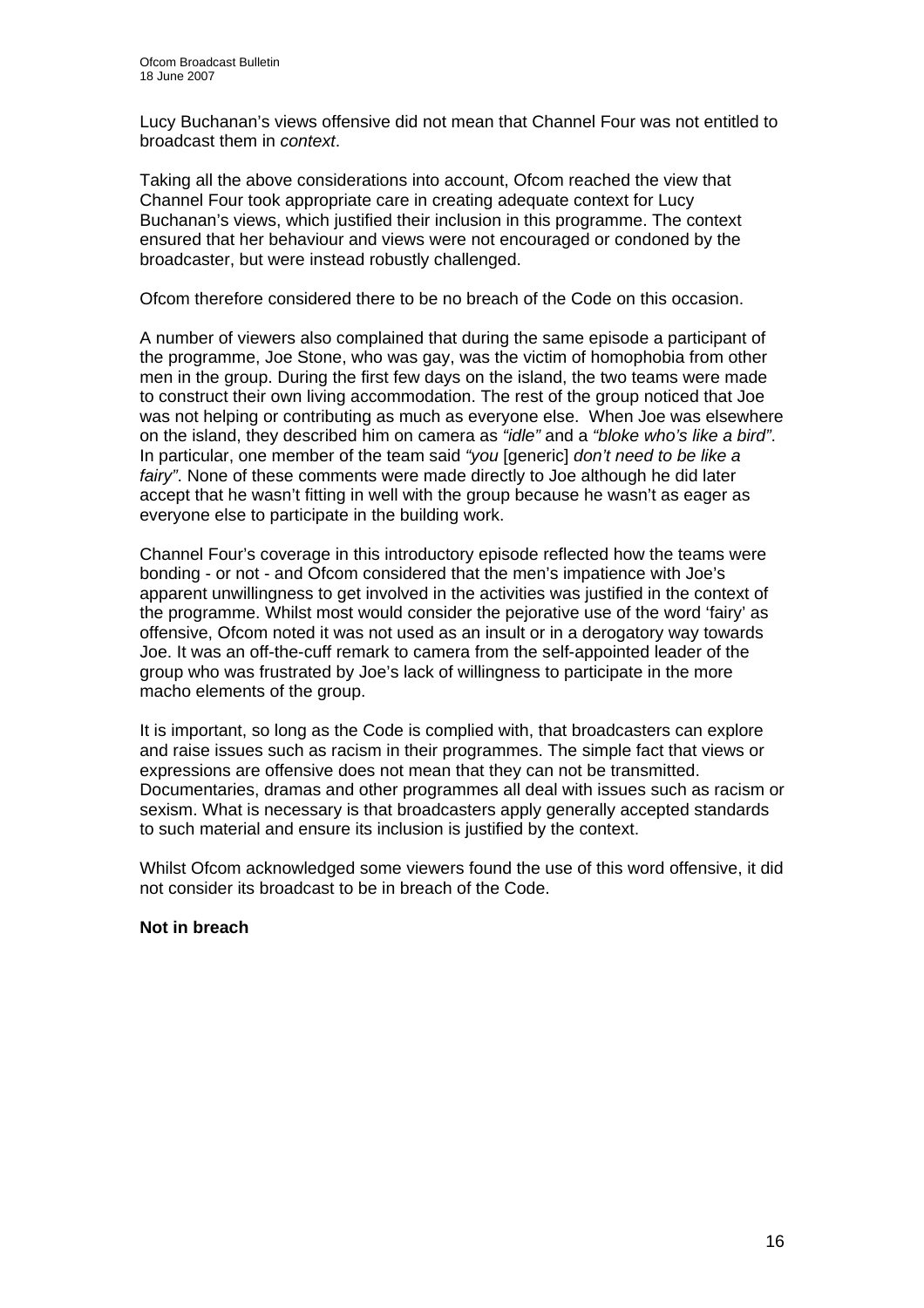# **Fairness and Privacy Cases**

# **Not Upheld**

## **Complaint by Mrs Jean Smith**

*Asbo Fever, Sky One, 31 August 2006* 

**Summary:** Ofcom has not upheld this complaint of unfair treatment.

Mrs Jean Smith complained that she was treated unfairly in a programme called Asbo Fever, broadcast on Sky One ("Sky") on 31 August 2006. The programme looked at the stories of a number of people who had been given anti-social behaviour orders ("Asbos") in relation to animals. One of the stories included was about Mrs Smith, who was given an interim Asbo by her local council to prevent her feeding seagulls outside her home. Footage of an interview with Mrs Smith and her husband Alan was included in the programme, as was footage of a neighbour who had complained about Mrs Smith to the council.

Mrs Smith complained that the programme was unfair because of the omission of information and the inclusion of false claims.

Sky responded that the programme gave an overview of the story, including only facts that were relevant or material to the dispute between the neighbours, and that Mrs Smith was given an opportunity throughout the programme to put her side of the story.

Ofcom noted that there was an interim Asbo in place against Mrs Smith at the relevant time, the existence of which tended to endorse the version of events given by the neighbour in the programme. However, Ofcom considered that each side of the bird feeding dispute was represented in the programme and Mrs Smith was given an appropriate and timely opportunity to tell her story and respond to the allegations made against her.

### **Introduction**

The programme looked at the stories of a number of people who had been given anti-social behaviour orders ("Asbos") in relation to animals. One of the stories included was about Mrs Smith, who was given an interim Asbo by her local council to prevent her feeding seagulls outside her home. Footage of an interview with Mrs Smith and her husband Alan was included in the programme, as was footage of a neighbour who had complained about Mrs Smith to the council.

Mrs Smith complained that she was treated unfairly in the programme.

### **The Complaint**

### **Mrs Smith's case**

In summary, Mrs Smith complained that she was treated unfairly in that:

a) Her side of the story was misrepresented in that a number of important facts were omitted from the programme: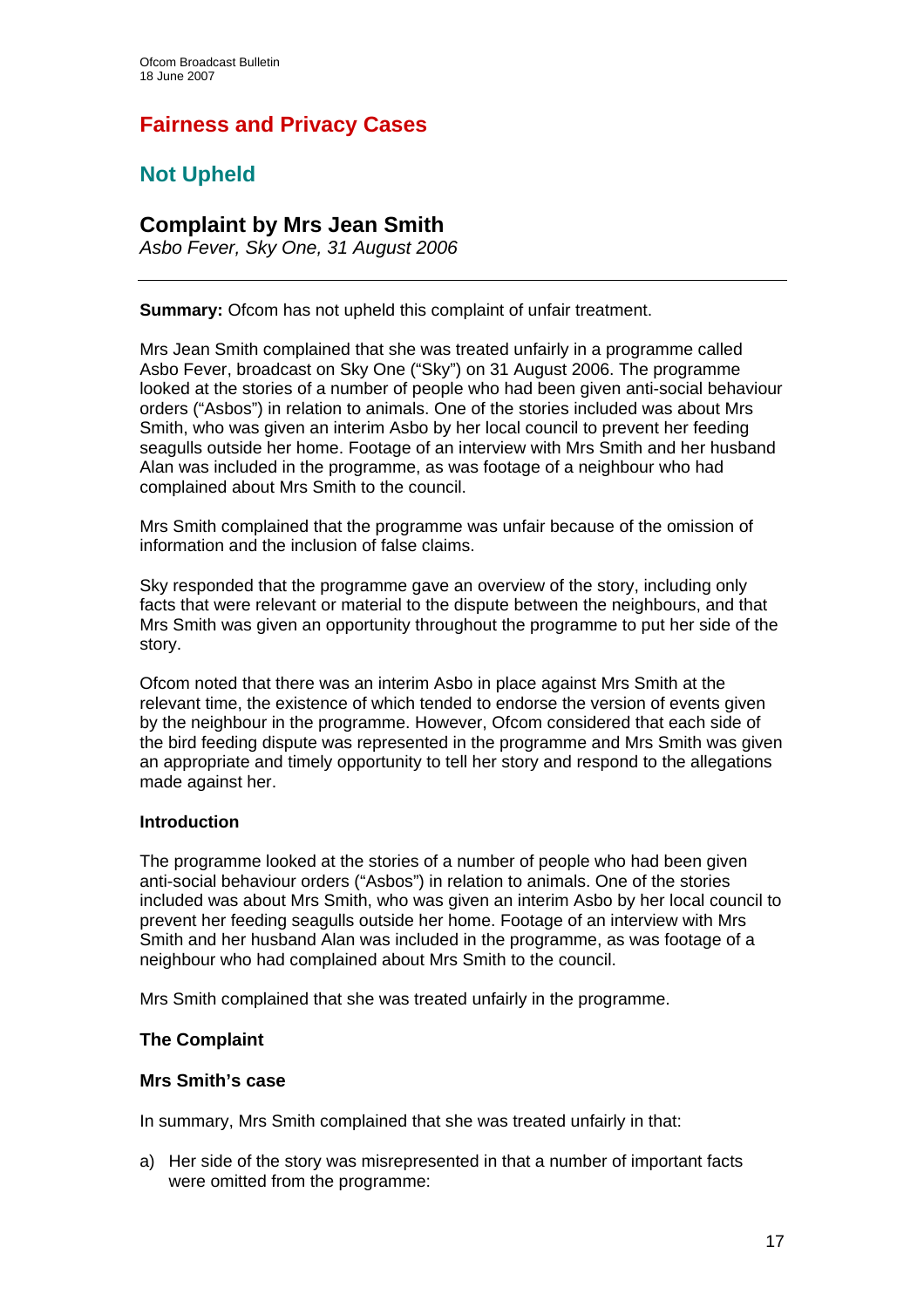- The impression was given that a petition mentioned by the neighbour had more signatures on it that it did. No reference was made to the fact that the petition was over three years old or the fact that only a small number of signatures were from residents of Mrs Smith's street.
- The Smith's own, more recent, petition in their favour was not referred to in detail.
- The fact that Mr and Mrs Smith had had to threaten proceedings against the neighbour and her husband for threatening behaviour was not referred to.
- The fact that Mr and Mrs Smith had tried to resolve the situation through mediation but that the neighbours had not been willing to discuss the matter was not mentioned. Mrs Smith stated that she was able to provide documentation that demonstrated that had taken place.
- A further false accusation made by the neighbours that Mrs Smith cut their clothes line, which she would not have been able to do, was not referred to.
- It was not reported that the restrictions on Mrs Smith's bird feeding were made on false evidence, that she had never been required to attend court and that only one witness was willing to testify on the neighbour's behalf.
- The costs incurred by the Smiths were not referred to.
- b) Her side of the story was misrepresented in that the programme included a number of false claims by the neighbour who appeared on the programme:
	- The neighbour claimed falsely that certain foods were being fed to the birds, but she would not have been able to judge this since she could not see this from her property. There was no evidence to support this assertion.
	- Despite the fact that a hidden camera installed by the local council did not film any footage of Mrs Smith feeding seagulls or crows, the claim that she did so was made in the programme.
	- The neighbour made a false accusation about the duration of the bird feeding without any proof.
- c) The programme only referred briefly to the fact that an investigation by the local environmental department, which was instigated by the neighbours, resulted in the neighbours themselves having to carry out work at their property to deter vermin.
- d) Further doubt was cast on the neighbours' story by the fact that the Procurator Fiscal had not proceeded with the case against Mrs Smith and the local council had also decided not to proceed with its case against her. Mrs Smith stated that she and her husband did not move house in order to avoid the possibility of a court hearing, as suggested in the programme, but in part as a result of a "campaign of harassment" by the neighbours and because of the likely cost of a full court hearing. The decision made by the council to abandon the case was made for a number of reasons. Mrs Smith said that the decision by the Procurator Fiscal not to proceed with the action against her was not connected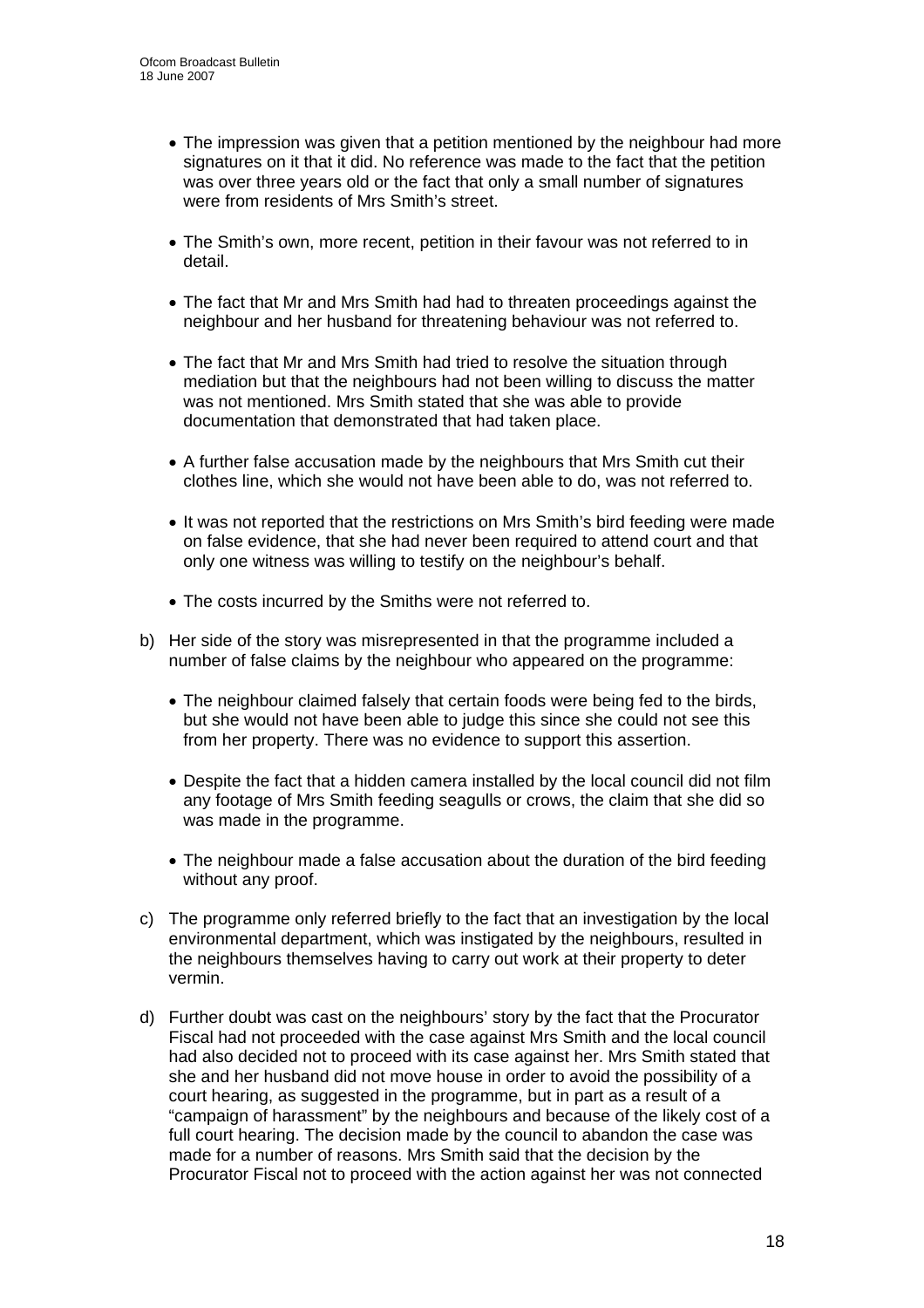with the decision to move house. The decision was made about nine weeks after the house move.

### **Sky's case**

In summary Sky responded to the complaint of unfair treatment made by Mrs Smith as follows:

- a) The programme, which was a light-hearted look at animal-related Asbos, sought to give an overview of the dispute between Mrs Smith and her neighbours that resulted in the interim Asbo. It was not possible, nor desirable from an editorial perspective, to include all the allegations and intricacies of the dispute in a 46 minute programme featuring four such stories. The programme featured only those matters that the programme makers felt were relevant and/or material to the dispute and would give viewers an understanding of both sides of the story. In response to the complaint that important facts were omitted from the programme, Sky said:
	- The age of the petition organised by the neighbours was not material. The key fact was that the dispute was such as to give rise to that petition and the counter-petition by Mrs Smith and her husband. The programme did not give the impression that there were more signatures to the petition than there were. The narrator's comment that it was *"…signed by all the neighbours…"* did not necessarily imply that it was signed by every resident of the road, but could have meant that it was signed by those residents that were Mrs Smith's neighbours, as was the case. The petition in the programme was not the actual one, but a prop with 12 names on it.
	- The programme clearly referred to Mr and Mrs Smith's petition and included footage of Mr Smith collecting signatures.
	- The threat of proceedings against the Smiths' neighbours for threatening behaviour was not material to the imposition of the interim Asbo, nor was it material to ensuring that Mrs Smith was dealt with fairly by the programme. There were numerous unsubstantiated allegations made by both sides: only those relevant to the bird feeding were actually included and both sides were given the opportunity to put their side of the story on camera.
	- The fact that Mrs Smith had sought to resolve the dispute through mediation was not considered to be material to the imposition of the interim Asbo.
	- The programme makers were not aware of the allegation about the clothes line and it was not materially relevant to the bird feeding.
	- The programme presented both sides of the dispute from each party's perspective without seeking to judge. However there was sufficient evidence for the local Sheriff Court to impose the interim Asbo. It was not the intention of the programme to reassess the evidence upon which the court had based this decision.
	- The matter of the costs incurred by Mrs Smith was not material to ensuring that she was dealt with fairly in the programme. During the last section of the programme, Mrs Smith gave her views on the effect on her and her husband of having the interim Asbo imposed on her. Sky argued that this was more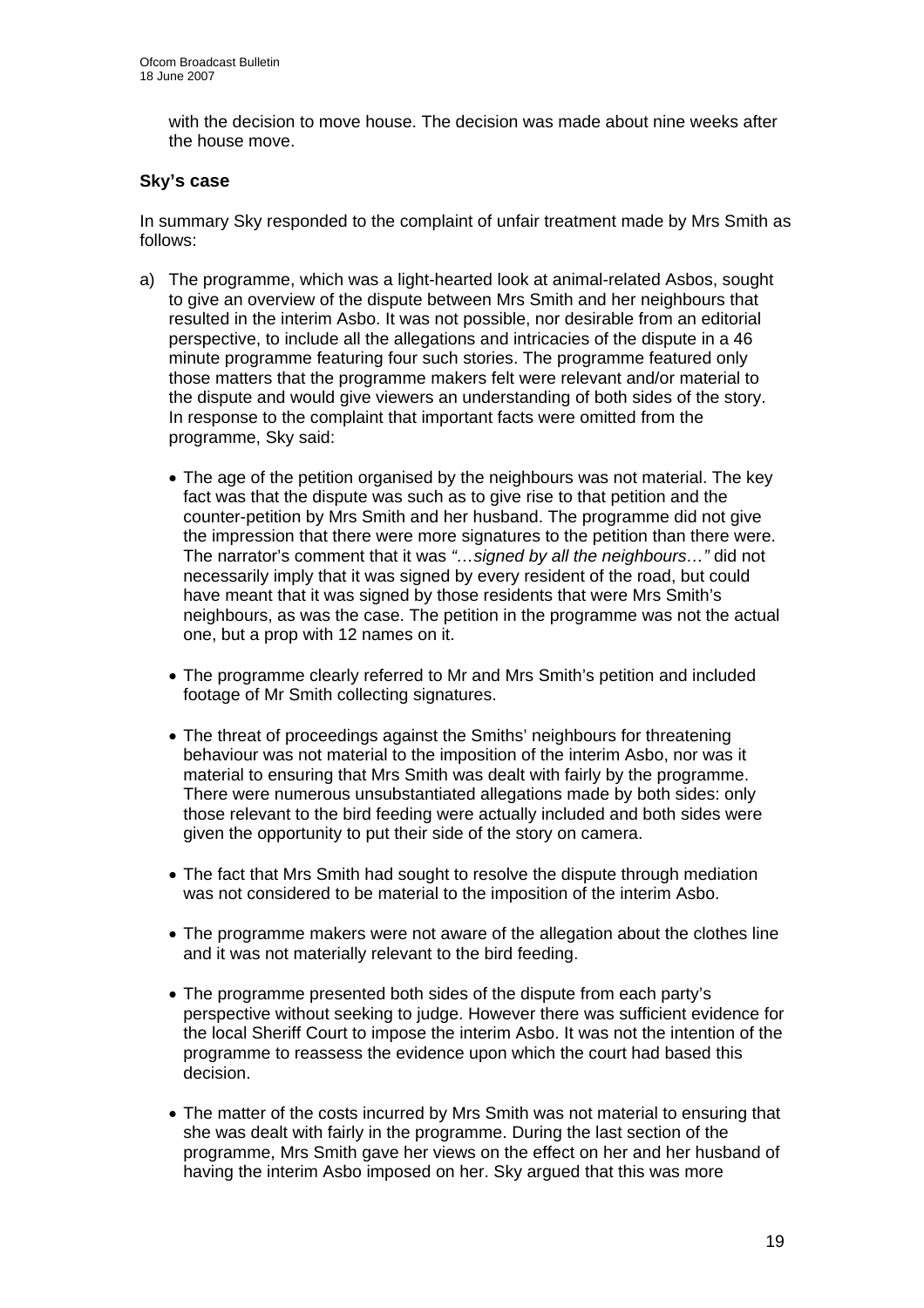powerful than any statement about the costs incurred in the wider dispute between the neighbours.

- b) In response to the complaint that the programme included false claims, Sky said that the programme sought to provide a snapshot of the dispute between the parties that gave rise to Mrs Smith's interim Asbo. She did not dispute that the Asbo was imposed on her and she was given an opportunity to put her side of the story and respond to all the allegations against her. The neighbour's allegation that various foodstuffs had been left out for birds was treated in a tongue-in-cheek fashion using obviously plastic rats and other animals, without any view being given as to whether the allegation could be supported or not. Mrs Smith was then seen dismissing the allegation that bird feeding attracted vermin. It was therefore appropriate and not unfair to include the neighbour's allegations in the programme.
- c) As regards the complaint that the programme referred only briefly to an environmental health investigation, Sky said that the programme included footage of Mrs Smith and her husband referring to the fact that an investigation by the local environmental health department resulted in the neighbours having to carry out work at their property to deter vermin. In the overall context of the programme this reference was not brief and was sufficient to ensure that Mrs Smith was given an opportunity to put her side of the story and respond to the allegation that her bird feeding had encouraged vermin.
- d) In response to the claim that the decision of the Procurator Fiscal not to proceed with the case against Mrs Smith, Sky said that the fact that any proceedings against Mrs Smith did not proceed to full trial and/or prosecution could not be held up as supporting her version of events. She stated in the programme that the reason for the case not proceeding was that she had moved away from the area. It was therefore not the case that doubt was cast on the neighbours' story by the fact that the Procurator Fiscal had not proceeded with the case against Mrs Smith.

### **Decision**

Ofcom's statutory duties include the application, in the case of all television and radio services, of standards which provide adequate protection to members of the public and all other persons from unfair treatment in programmes included in such services.

In carrying out its duties, Ofcom has regard to the need to secure that the application of these standards is in the manner that best guarantees an appropriate level of freedom of expression. Ofcom is also obliged to have regard in all cases, to the principles under which regulatory activities should be transparent, accountable, proportionate, consistent and targeted only at cases in which action is needed.

Mrs Smith's complaint was considered by Ofcom's Executive Fairness Group. Ofcom considered the complaint and the broadcaster's response, together with a recording and transcript of the programme as broadcast.

Ofcom found as follows:

a) Mrs Smith complained that she was misrepresented as a result of material facts being omitted from the programme.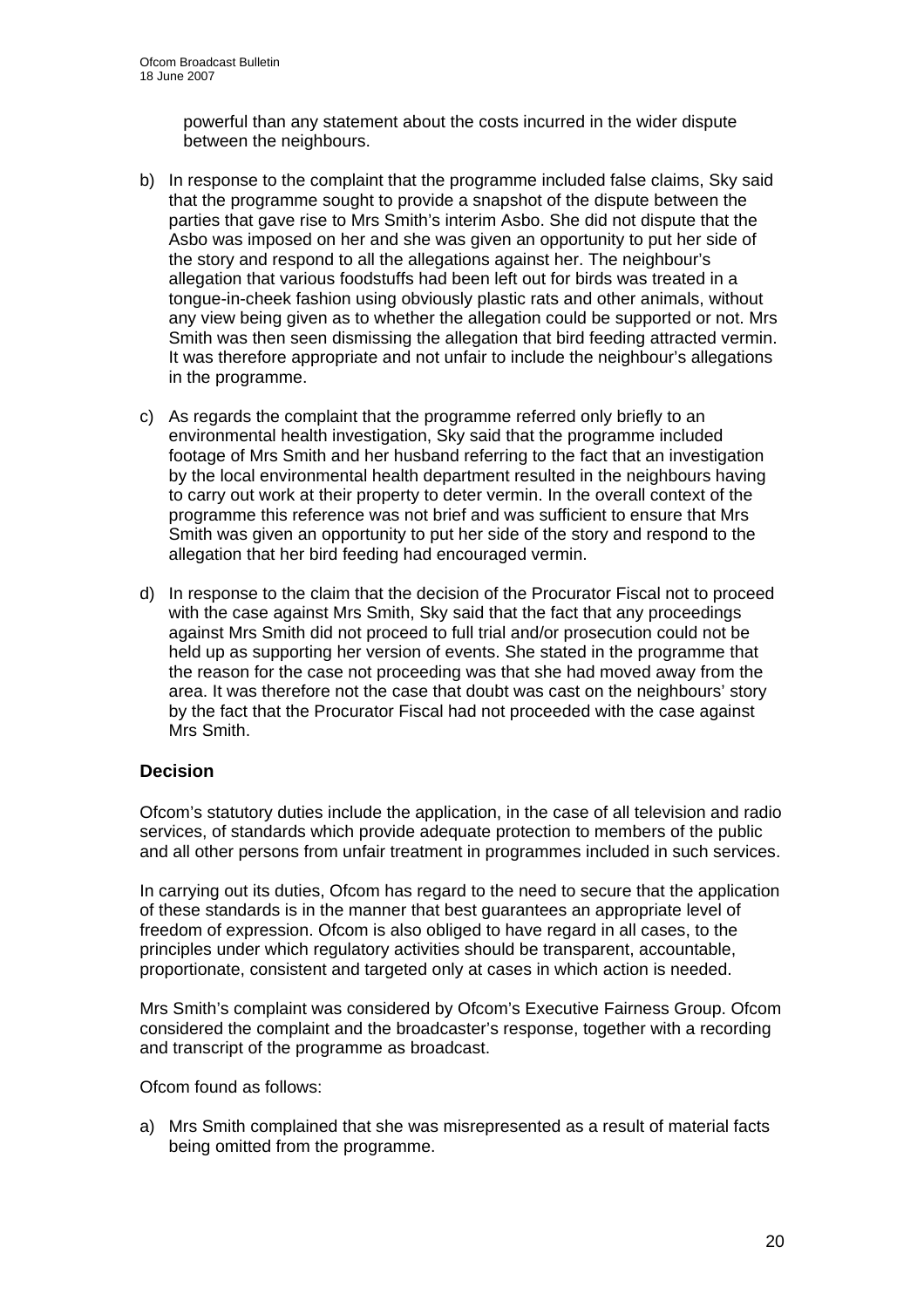In considering this head of complaint, the Committee took into account Practices 7.9 and 7.11 of the Ofcom Broadcasting Code. Practice 7.9 requires broadcasters to take reasonable care to satisfy themselves that material facts have not been presented, disregarded or omitted in a way that is unfair to an individual or organisation. Practice 7.11 requires that, if a programme alleges wrongdoing or incompetence or makes other significant allegations, those concerned should normally be given an appropriate and timely opportunity to respond.

Ofcom noted that the programme aimed to provide an overview of the story. As with many neighbour disputes, a number of different issues arose between the Smiths and their neighbours. It was an editorial decision for Sky to decide which of the matters raised were relevant to the programme being made, namely one about Asbos, and in particular relevant to the story of Mrs Smith's interim Asbo for bird feeding. Ofcom considered that it was not incumbent on the programme makers to refer to the following issues that Mrs Smith considered were unfairly omitted: legal proceedings for threatening behaviour, mediation that appeared not to have resolved the matter, an allegation about damage to a clothes line and the question of the costs incurred by the Smiths as a result of the dispute. These were not strictly relevant to the story of bird feeding and, in a programme of 46 minutes that looked at four different stories, it was not incumbent on the programme makers, in the interests of fairness, to refer to them.

Viewers might have understood the reference to the neighbour's petition being signed by *"all the neighbours"* as meaning that it was signed by every resident of the street. However, given that the programme also showed Mr Smith with his petition that had signatures on it, viewers might equally have understood it as referring to Mr and Mrs Smith's neighbours, ie those in the surrounding/adjoining houses, as intended by the programme makers. While potentially ambiguous, this reference in the commentary was not materially misleading. It was clear from the programme that each of the parties to the dispute had a petition and that each of those petitions had signatures. In the circumstances, Ofcom considered that, overall, the question of the petitions was fairly represented. Ofcom noted that, although Mrs Smith considered that the interim Asbo was granted as a result of false evidence, at the time of the broadcast the Asbo was in place and the programme makers were entitled to refer to it. It was clear from Mrs Smith's contribution to the programme that she did not agree with the evidence about her bird feeding. Ofcom also took the view that Mrs Smith was given an opportunity throughout the programme to put her side of the story.

Accordingly Ofcom found no unfairness in this respect.

b) Ofcom considered Mrs Smith's complaint that her side of the story was misrepresented by the inclusion of false claims.

In considering this head of complaint, the Committee took into account Practices 7.9 and 7.11 of the Code, as set out under a) above.

It is in the nature of neighbour disputes that the parties make a number of claims against each other. It was not possible for the programme makers to verify all the claims made. However, Ofcom took the view that the each of the neighbour's claims that Mrs Smith felt should not have been included was put to Mrs Smith and she was given an opportunity to respond to them in the programme.

Ofcom found no unfairness in this respect.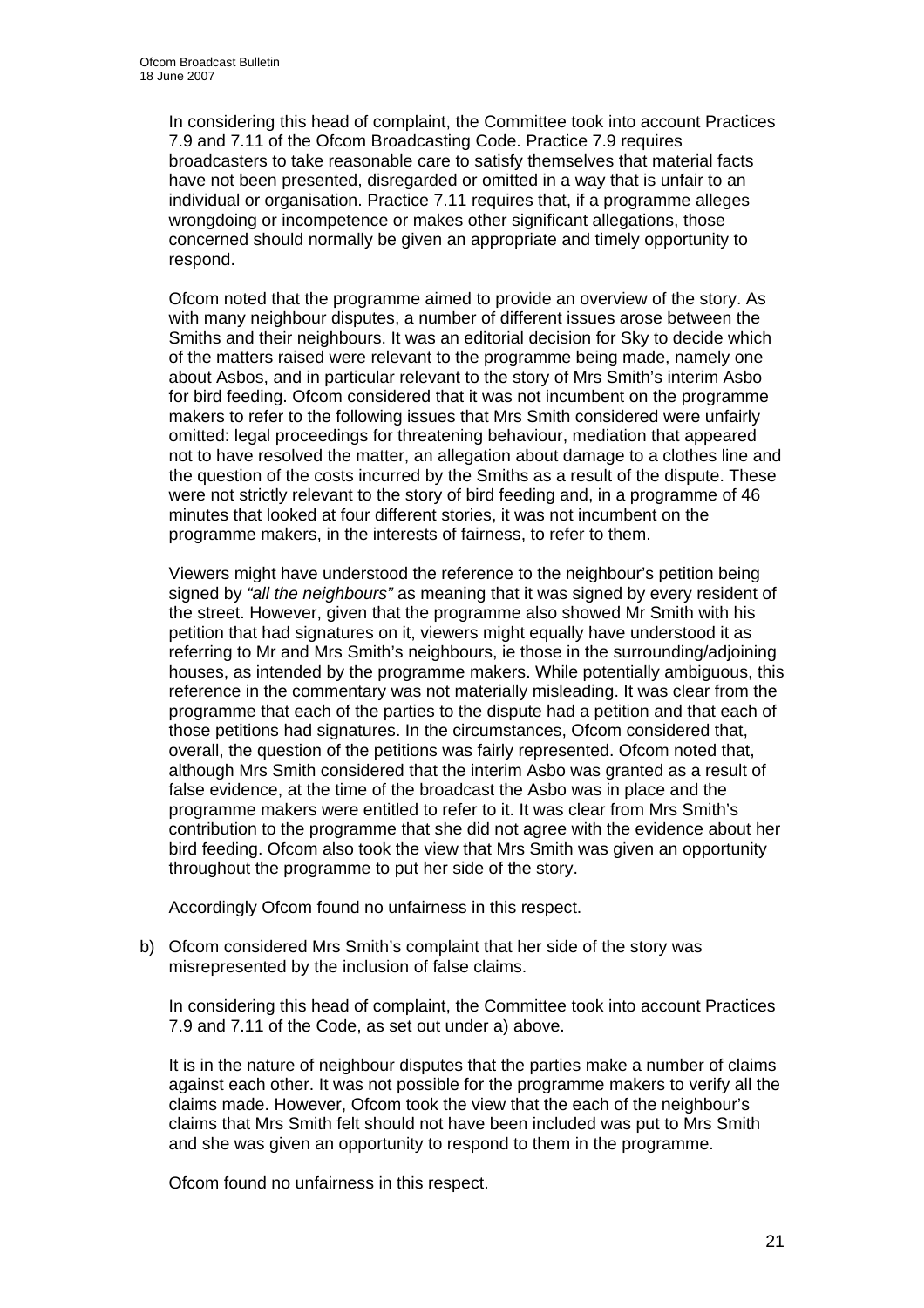c) Ofcom next considered Mrs Smith's complaint that the programme referred only briefly to an investigation by the local environmental department that resulted in the neighbours having to carry out work to deter vermin.

In considering this head of complaint, the Committee took into account Practices 7.9 and 7.11 of the Code, as set out under a) above.

Ofcom noted that the programme included the following:

- *"Narrator: But the Smiths believed that the rodent problem wasn't to do with their bird feeding.*
- *Jean Smith: Next door had these outhouses whose doors were not quite completely attached to their…to the hinges, and we both thought… Alan and I thought perhaps this was maybe where the vermin were coming from.*
- *Alan Smith: And these assumptions appeared to be correct when, as a result of our investigation, about a few weeks later, we saw a joiner appear, who took the old doors off. And we thought, well that's where the source has been."*

In Ofcom's view, this section of the programme set out very clearly Mr and Mrs Smith's side of the story, in their own words, in relation to the allegation that vermin were present.

Accordingly Ofcom found no unfairness in this respect.

d) Ofcom considered Mrs Smith's claim that doubt was cast on the neighbour's story by the fact that the Procurator Fiscal decided not to proceed with the case against her.

In considering this head of complaint, the Committee took into account Practices 7.9 and 7.11 of the Code, as set out under a) above.

Ofcom noted that the Procurator Fiscal decided in July 2006 not to take the case against Mrs Smith any further, but in his letter to her informing her of his decision he gave no reasons. There was, therefore no clear evidence as to what the reasons for the Procurator Fiscal's decision were. Further, the programme included Mrs Smith's reasons for the move:

*"It's been hinted by the Council that if we leave the neighbourhood, the case would probably be dropped. So we have decided that we're going to move back to Dunfermline area again, yes*.*"*

Given the absence of information from the Procurator Fiscal suggesting that doubt had been cast on the neighbour's version of events and the inclusion of Mrs Smith's explanation of why she and her husband had moved away from the area, it was not unfair for the programme makers to include what the neighbours said about the dispute.

Accordingly, Ofcom found no unfairness in this respect.

### **The complaints of unfair treatment were not upheld.**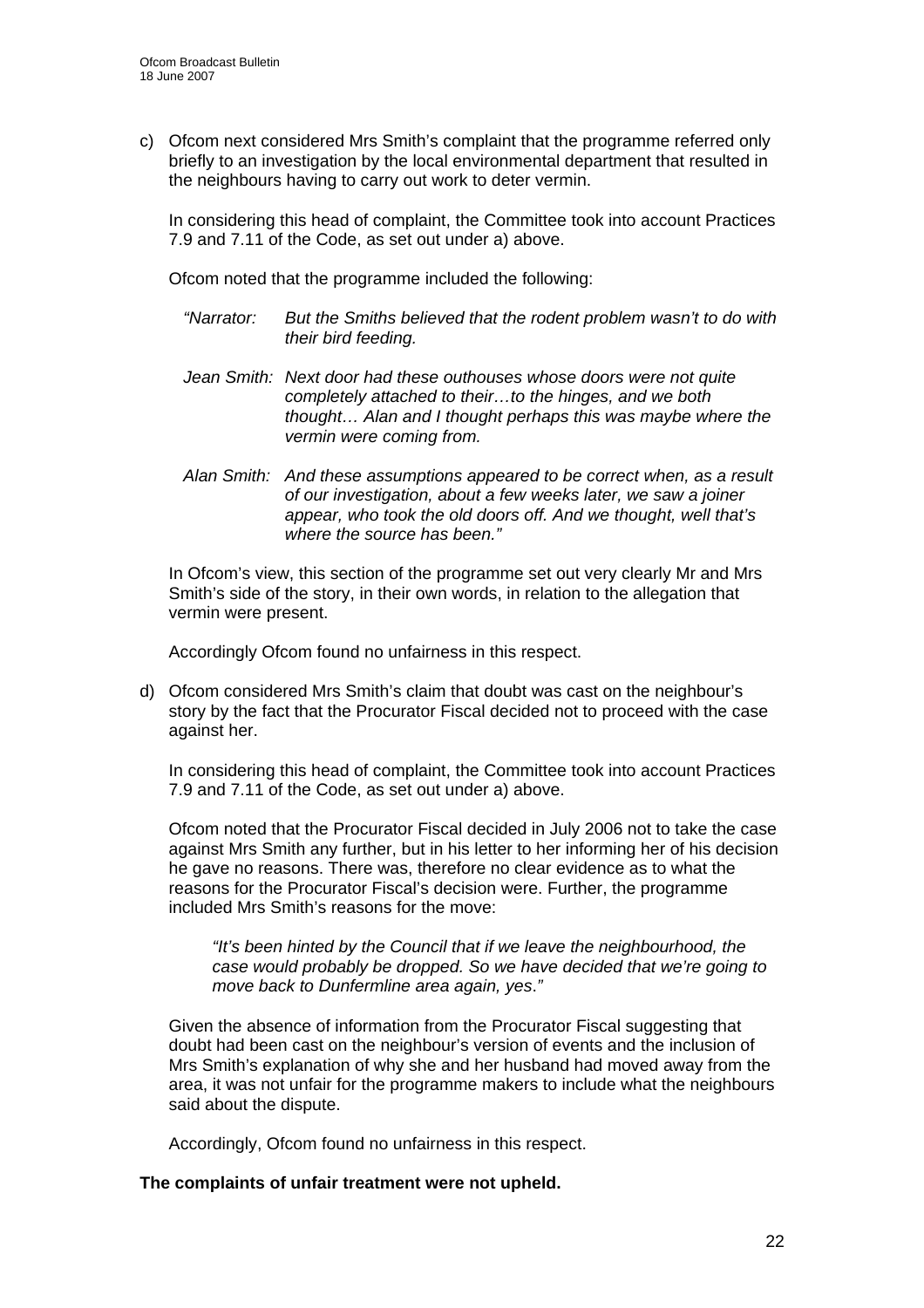# **Complaint by Paula Bates on behalf of Toucan Telemarketing Ltd.**

*Breakfast, BBC News 24, 4 November 2006* 

**Summary:** Ofcom has not upheld this complaint of unfair treatment by Ms Bates on behalf of Toucan Telemarketing Ltd.

Ms Bates, who owns and operates Toucan Telemarketing Ltd, complained that the company was treated unfairly in a report on BBC Breakfast on an investigation by Ofcom into four companies for making 'silent calls'. Ms Bates complained that the report adversely affected her company by failing to prevent confusion between on the one hand Toucan, the telecommunications provider, which, as the programme highlighted, had been notified for misuse of networks and services by Ofcom (its regulator), and on the other Ms Bates' company, Toucan Telemarketing.

The BBC responded that it recognised the potential for confusion in light of the fact that Companies House records show that there were some 90 companies with names that begin with the word Toucan. However, it argued that it had no option but to refer to the telecommunications provider as "Toucan" because that was how it was generally known, and that as such its broadcast was not unfair to Ms Bates' company.

Ofcom noted that the report did not refer to Toucan Telemarketing Ltd, Ms Bates' company. It referred to "Toucan", which is the trading name of Toucan the telecommunications provider. In doing so Ofcom found that the broadcaster had behaved in a reasonable manner which did not result in unfairness to the complainant and her company.

### **Introduction**

On 4 November 2006, BBC News 24 broadcast an edition of its morning news programme, *Breakfast*. This edition included a report (which was repeated throughout the programme) about Ofcom's investigation into silent calls and the fact that it had recently issued 'notifications of misuse of networks and services' to four companies, one of which was identified as "Toucan".

By way of background, silent calls can occur when automated calling systems used by call centres generate more calls than the available call centre agents can manage. If this happens the person called may answer the call only to find silence on the line.

The owner and operator of Toucan Telemarketing Ltd., Ms Bates, complained that her company was treated unfairly in the programme as broadcast.

### **The Complaint**

### **Ms Bates' case**

In summary, Ms Bates complained that Toucan Telemarketing Ltd. was treated unfairly in the programme as broadcast. She said this was because, in a report considering Ofcom's investigation into four companies for making 'silent calls', *Breakfast* failed adequately to identify the telecommunications provider, IDT Direct Ltd., which traded as Toucan, and was the subject of a formal notification by Ofcom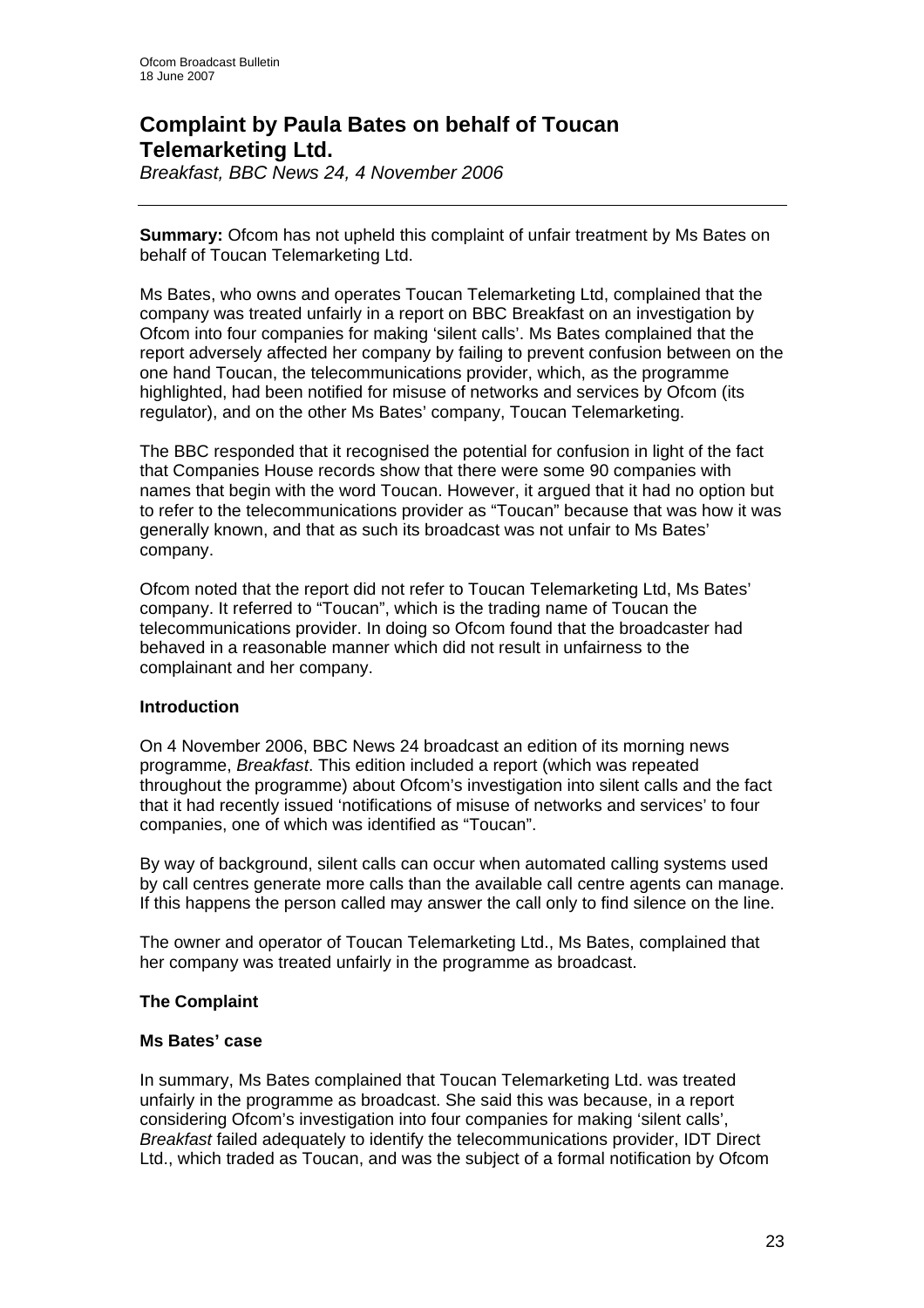for making silent calls. This adversely affected her company by failing to prevent confusion between Toucan and Ms Bates' company Toucan Telemarketing.

Ms Bates observed that "this situation may not have arisen" if the item had "correctly named them (i.e. Toucan the telecommunications provider) as IDT Direct T/A Toucan or Toucan Telecom" and not "broadly referred to them as a marketing company when they are so clearly not".

### **BBC's case**

 $\overline{a}$ 

In summary, the BBC responded to the complaint as follows:

While the complainant suggested that viewers would have been misled by the reference, on a graphic and in a script line in this programme, to a company called "Toucan" into believing that her company, Toucan Telemarketing Ltd was facing regulatory action by Ofcom, it believed that it had "no option but to refer to the company being investigated by Ofcom as "Toucan", because "Toucan" was the company's trading name.

The broadcaster noted that many companies are known by their trading names and that while it recognised "the potential for confusion" it believed that a description of the company as "anything other than Toucan would have misled viewers".

The BBC commented that it had been covering the silent calls issue since 17 June 2005 and that its report on 4 November 2006 had been prompted by an update to the competition bulletin on Ofcom's investigation into the problem of silent calls<sup>4</sup>. The BBC noted that in fact at the time of the report Toucan (the telecommunications provider) had already been sold to Pipex Communications and so the item on Breakfast would have been "factually inaccurate" if it had referred to the company receiving an Ofcom notification for silent calls as "IDT Direct Ltd. (trading as Toucan)". The broadcaster added that had it done so it would also have been unfair to IDT (the parent company which had just sold the UK telecommunications provider known as Toucan).

Using two illustrative examples (from the Financial Times and the Independent, respectively) the BBC noted that because newspapers have more space they were "better able to explain the true situation", i.e. that Pipex had purchased the UK telecommunications provider known as Toucan. The BBC noted that these newspapers and others chose to "refer to the company as Toucan". The broadcaster reinforced its point about the widespread understanding of Toucan as a telecommunications brand by noting that in an interview included in an edition of *Breakfast* broadcast on 1 November 2005, Joseph Blass, then the MD of Toucan the telecommunications provider, had asked that his name caption indicate that he was: "Joseph Blass, Managing Director, Toucan".

The broadcaster also commented that material from this earlier report demonstrated that, in contrast to the assertion within Ms Bates' complaint, Toucan the telecommunications provider was a telemarketing company.

Having reiterated its acknowledgement of "the potential for confusion between Toucan and other similarly named companies" the BBC observed that a Companies

 $4$  The most recent version of this competition bulletin can be found at:

http://www.ofcom.org.uk/bulletins/comp\_bull\_index/comp\_bull\_ocases/open\_all/cw\_905/. The Ofcom "release" referred to by the BBC is the update to this Bulletin published on 3 November 2006.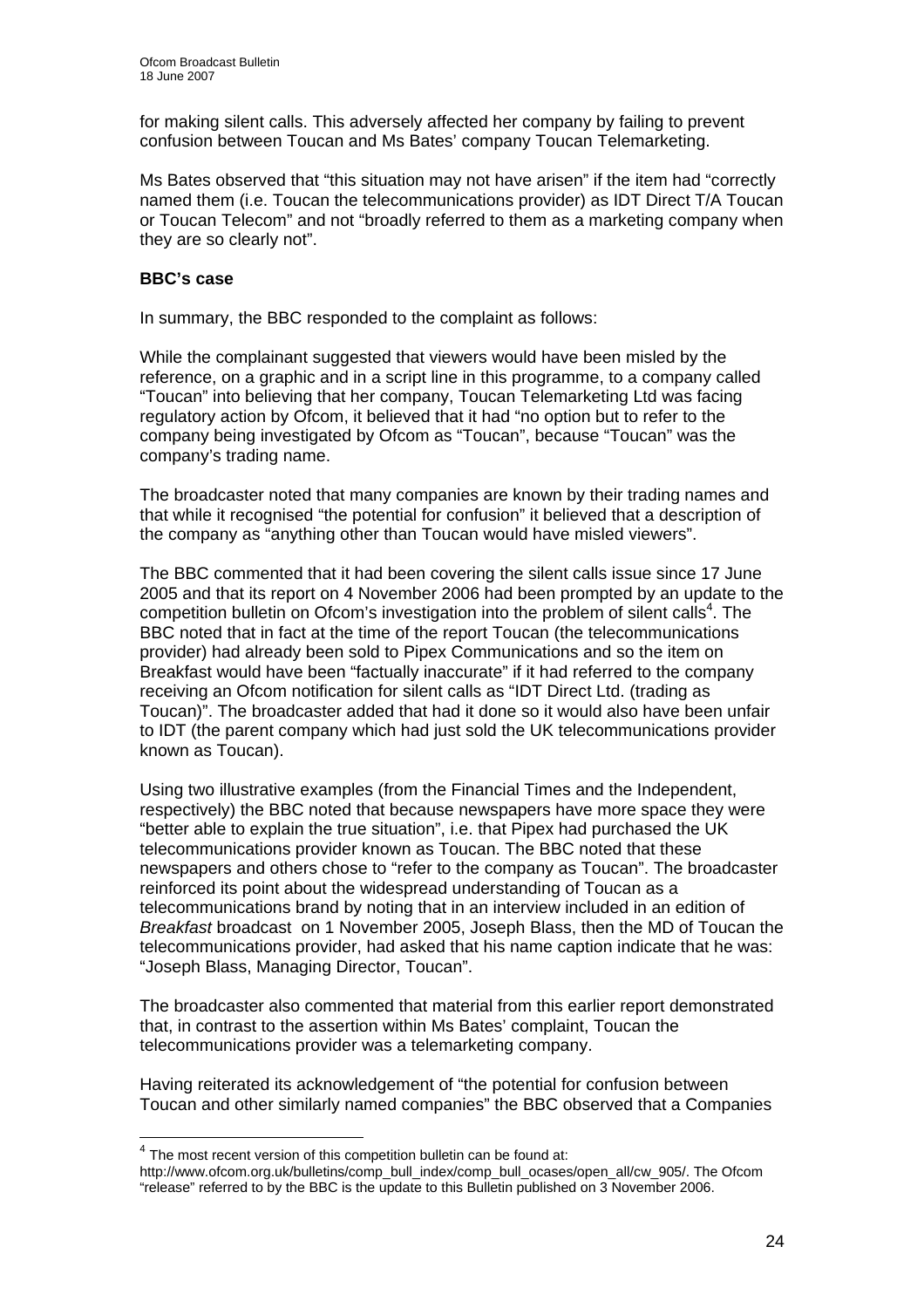House search had found 90 companies with names that begin with Toucan, eight of which had names that suggested they might be involved with telemarketing.

It commented that while it did not know if "Ms Bates or anyone else connected with her company was aware of the better known Toucan when they chose the name Toucan Telemarketing Ltd." her website showed that it was first posted in 2004, which indicated that "the potential for confusion had existed for some considerable time before the item was broadcast in November 2006."

Finally, the BBC stated that in light of "all the material factors" and its "general obligation to ensure that its news coverage is informative, relevant and intelligible, Breakfast had no option but to describe the company facing Ofcom sanctions as "Toucan"". It added that "in doing so it did not present, disregard or omit any facts in a way that was unfair to Toucan Telemarketing Ltd".

### **Decision**

Ofcom's statutory duties include the application, in the case of all television and radio services, of standards which provide adequate protection to members of the public and all other persons from unfair treatment and unwarranted infringements of privacy in programmes included in such services. Where there appears to have been unfairness in the making of the programme, this will only result in a finding of unfairness if Ofcom finds that it has resulted in unfairness to the complainant in the programme as broadcast.

In carrying out its duties, Ofcom has regard to the need to secure that the application of these standards is in the manner that best guarantees an appropriate level of freedom of expression. Ofcom is also obliged to have regard in all cases, to the principles under which regulatory activities should be transparent, accountable, proportionate and consistent and targeted only at cases in which action is needed.

The case was considered by Ofcom's Executive Fairness Group which considered the complaint and the broadcaster's response, together with a recording of the programme as broadcast, a recording of an earlier broadcast relating to Toucan the telecommunications provider, and Ofcom's complaints bulletin for its investigation into silent calls

Ofcom observed that the report on *Breakfast* had identified the telecommunications provider known as Toucan as "Toucan" in both an on screen and a verbal reference, and that in neither instance had the BBC indicated the name of the company which owned Toucan the telecommunications provider. Ofcom also noted that Pipex Communications plc acquired IDT Direct Ltd, a UK-based telecommunications provider which traded as Toucan, from IDT Telecom, a subsidiary of the IDT Corporation, in October 2006. Since that date Pipex Communications has maintained the Toucan brand. At the time of the broadcast therefore the company which owned Toucan the telecommunication provider was Pipex Communications rather than IDT as indicated by the complainant.

When considering this complaint Ofcom noted that while it is entirely appropriate for programme makers to exercise editorial freedom they must also ensure that no unfairness results for those directly affected by programmes. "Before broadcasting a factual programme, including programmes examining past events, broadcasters should take reasonable care to satisfy themselves that: material facts have not been presented, disregarded or omitted in a way that is unfair to an individual or organisation." (Practice 7.9 of the Ofcom Broadcasting Code).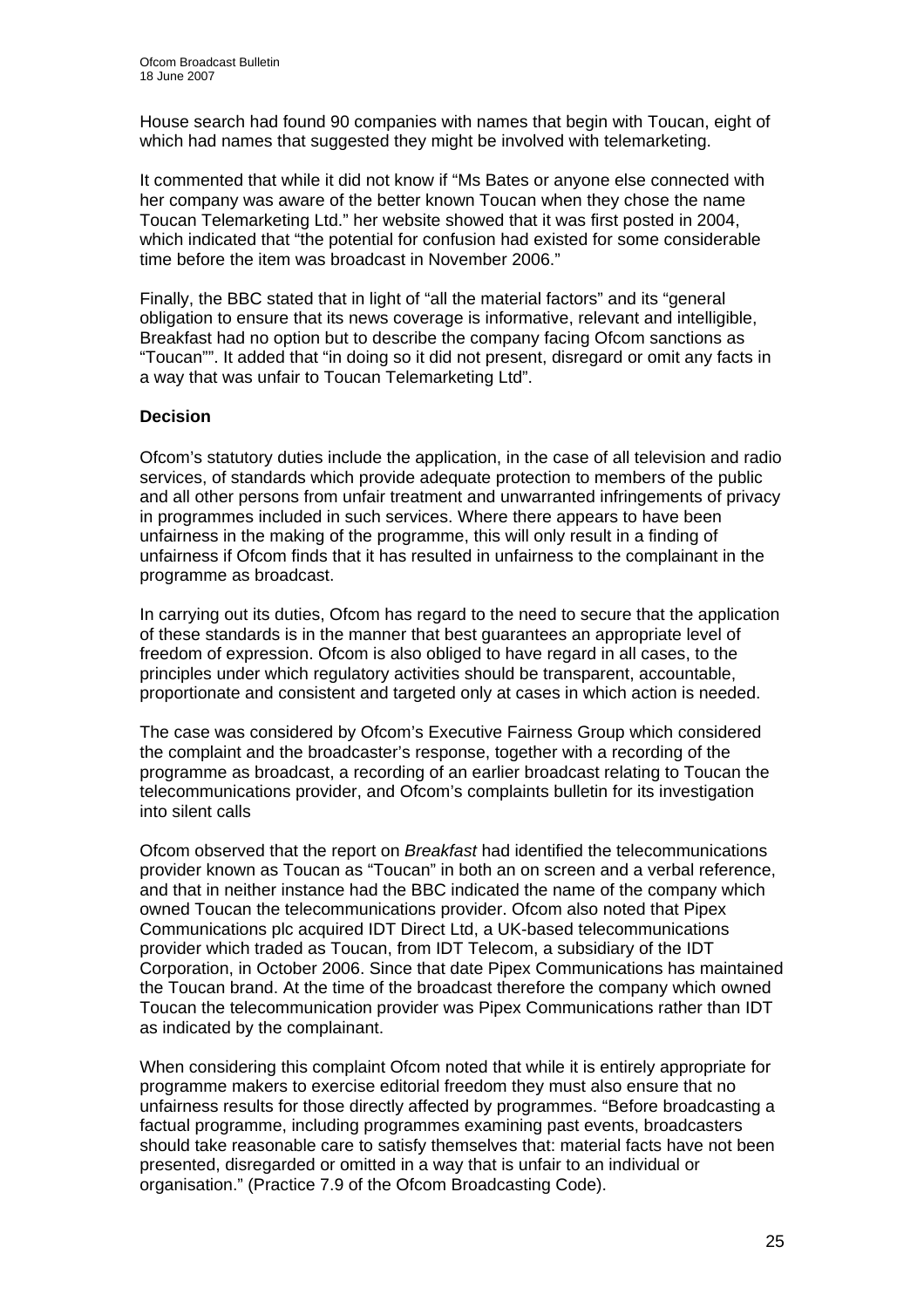Ofcom noted the BBC's acknowledgment that there was the "potential for confusion" between Toucan the telecommunications provider and the large number of other companies with the word Toucan in their name (including Toucan Telemarketing Ltd.). Ofcom also took account of the fact that the telecommunication provider notified by Ofcom is generally known as Toucan and of the evidence provided to this effect by the BBC (namely references to Toucan the telecommunications provider in the press and the name used by the telecommunications provider's former managing director).

Ofcom considered that many companies are known to the general public by their trading names alone and not by the names of the companies which own or manage them. It also recognised that the name Toucan appears to be popular with businesses across a range of sectors, and that from the full names of some of these companies it appears that a number of them may well engage in marketing (including potentially telemarketing), either on their own behalf or as a service which they offer to other businesses.

Within her complaint Ms Bates argued that confusion between her company and Toucan the telecommunications provider had arisen because the BBC had referred to Toucan "as a marketing company when they so clearly are not". In relation to this aspect of the complaint, Ofcom observed that the transcript of the programme showed that the only reference to marketing within the report related to the type of company which generally makes silent calls (i.e. "telemarketing companies using automated dialling systems") and not to Toucan the telecommunications provider.

Ofcom noted that at no point in the report did the BBC mention Ms Bates' company Toucan Telemarketing Limited, and that therefore the broadcast was very unlikely to have materially changed anyone's opinion of the company and thereby resulted in unfairness to it.

Taking all of the above into account, Ofcom considered that the broadcaster took reasonable care when naming the company. As noted above, the report did not refer to Toucan Telemarketing Ltd, Ms Bates' company, it referred to "Toucan", which is the trading name of Toucan the telecommunications provider. In doing so Ofcom found that the broadcaster had behaved in a reasonable manner and this did not result in unfairness to the complainant and her company.

### **Accordingly, Ofcom has not upheld Ms Bates' complaint of unfairness.**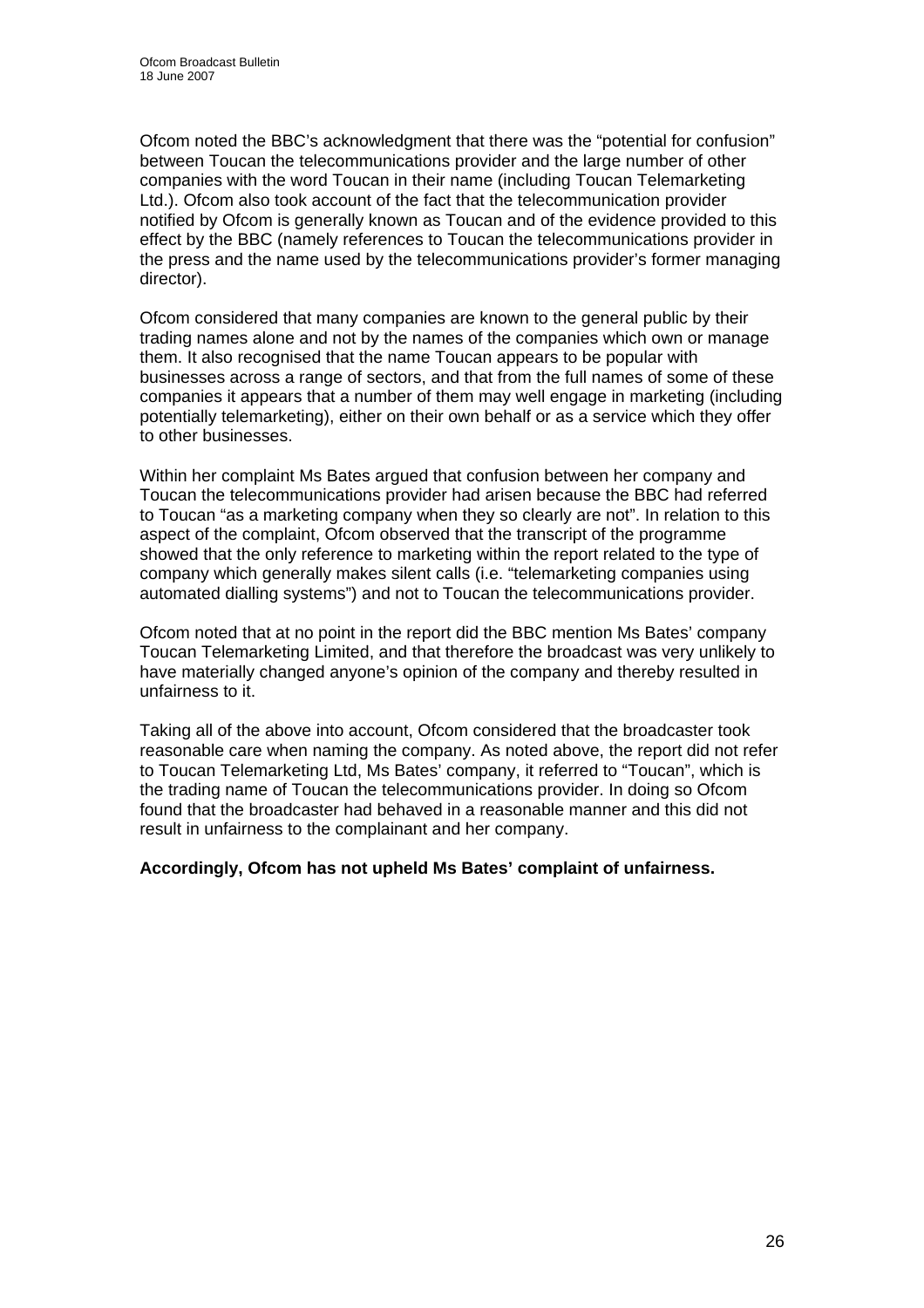# **Other Programmes Not in Breach/Out of Remit**

| Programme                               | <b>Trans</b><br><b>Date</b> | <b>Channel</b>     | <b>Categories</b>                             | No of<br><b>Complaints</b> |
|-----------------------------------------|-----------------------------|--------------------|-----------------------------------------------|----------------------------|
| Agatha Christie's Marple                | 04/05/2007                  | ITV1               | <b>Generally Accepted</b><br><b>Standards</b> | 1                          |
| Ann Maurice: Interior<br><b>Rivalry</b> | 03/05/2007                  | Five               | Generally Accepted<br><b>Standards</b>        | 1                          |
| <b>Balls of Steel</b>                   | 16/02/2007                  | Channel 4          | Sex/Nudity                                    | $\ensuremath{\mathsf{3}}$  |
| Bangla TV                               | 04/10/2006                  | Bangla TV          | <b>Generally Accepted</b><br><b>Standards</b> | $\overline{2}$             |
| Bangla TV                               | 04/10/2006                  | Bangla TV          | Other                                         | 1                          |
| Big Brother's Big Mouth                 | 17/01/2007                  | E4                 | <b>Generally Accepted</b><br><b>Standards</b> | 1                          |
| Big Game TV                             | 09/03/2007                  | <b>FTN</b>         | Offensive Language                            | 1                          |
| <b>Breakfast</b>                        | 12/05/2007                  | BBC <sub>1</sub>   | Generally Accepted<br><b>Standards</b>        | 1                          |
| <b>Breakfast Show</b>                   | 16/05/2007                  | <b>XFM</b>         | <b>Generally Accepted</b><br>Standards        | 1                          |
| Build a New Life in the<br>Country      | 13/05/2007                  | Five               | Offensive Language                            | $\overline{2}$             |
| <b>Calendar News</b>                    | 04/05/2007                  | ITV <sub>1</sub>   | Due Impartiality/Bias                         | 1                          |
| <b>Celebrity Big Brother</b><br>2007    | 26/01/2007                  | Channel 4          | <b>Generally Accepted</b><br>Standards        | $\overline{2}$             |
| Celebrity Big Brother<br>2007           | 21/01/2007                  | Channel 4          | <b>Generally Accepted</b><br>Standards        | 3                          |
| Channel 4 News                          | 02/05/2007                  | Channel 4          | Inaccuracy/Misleading                         | 1                          |
| Chaos at the Chateau                    | 26/04/2007                  | Channel 4          | Offensive Language                            | 1                          |
| Chaos at the Chateau                    | 26/04/2007                  | Channel 4          | <b>Animal Welfare</b>                         | 1                          |
| <b>Chris Moyles Show</b>                | 10/05/2007                  | <b>BBC Radio 1</b> | <b>Religious Offence</b>                      | 1                          |
| Chris Moyles Show                       | 22/05/2007                  | <b>BBC Radio 1</b> | Offensive Language                            | 1                          |
| <b>Chris Moyles Show</b>                | 26/04/2007                  | <b>BBC Radio 1</b> | <b>Generally Accepted</b><br>Standards        | $\overline{2}$             |
| <b>Coronation Street</b>                | 14/05/2007                  | ITV1               | Generally Accepted<br><b>Standards</b>        | $\overline{2}$             |
| <b>Coronation Street</b>                | 20/05/2007                  | ITV1               | <b>Generally Accepted</b><br>Standards        | $\overline{2}$             |
| <b>Coronation Street</b>                | 18/05/2007                  | ITV1               | Generally Accepted<br><b>Standards</b>        | 1                          |
| <b>Dalziel and Pascoe</b>               | 06/05/2007                  | BBC <sub>1</sub>   | <b>Generally Accepted</b><br><b>Standards</b> | 1                          |
| Dalziel and Pascoe                      | 06/05/2007                  | BBC1               | Sex/Nudity                                    | 1                          |
| Derby v WBA                             | 28/05/2007                  | Sky Sports 1       | <b>Generally Accepted</b><br><b>Standards</b> | 1                          |
| Derren Brown's Trick or<br>Treat        | 11/05/2007                  | Channel 4          | <b>Generally Accepted</b><br><b>Standards</b> | $\overline{2}$             |
| Dr Who                                  | 04/05/2007                  | BBC1               | <b>Generally Accepted</b><br><b>Standards</b> | 1                          |
| Driving Me Crazy                        | 22/05/2007                  | ITV1               | <b>Generally Accepted</b><br>Standards        | $\overline{2}$             |
| Eastenders                              | 11/05/2007                  | BBC1               | Generally Accepted<br>Standards               | 1                          |
| Eastenders                              | 08/05/2007                  | BBC1               | Generally Accepted<br>Standards               | 1                          |
| Eastenders                              | 22/05/2007                  | BBC1               | Generally Accepted<br><b>Standards</b>        | 1                          |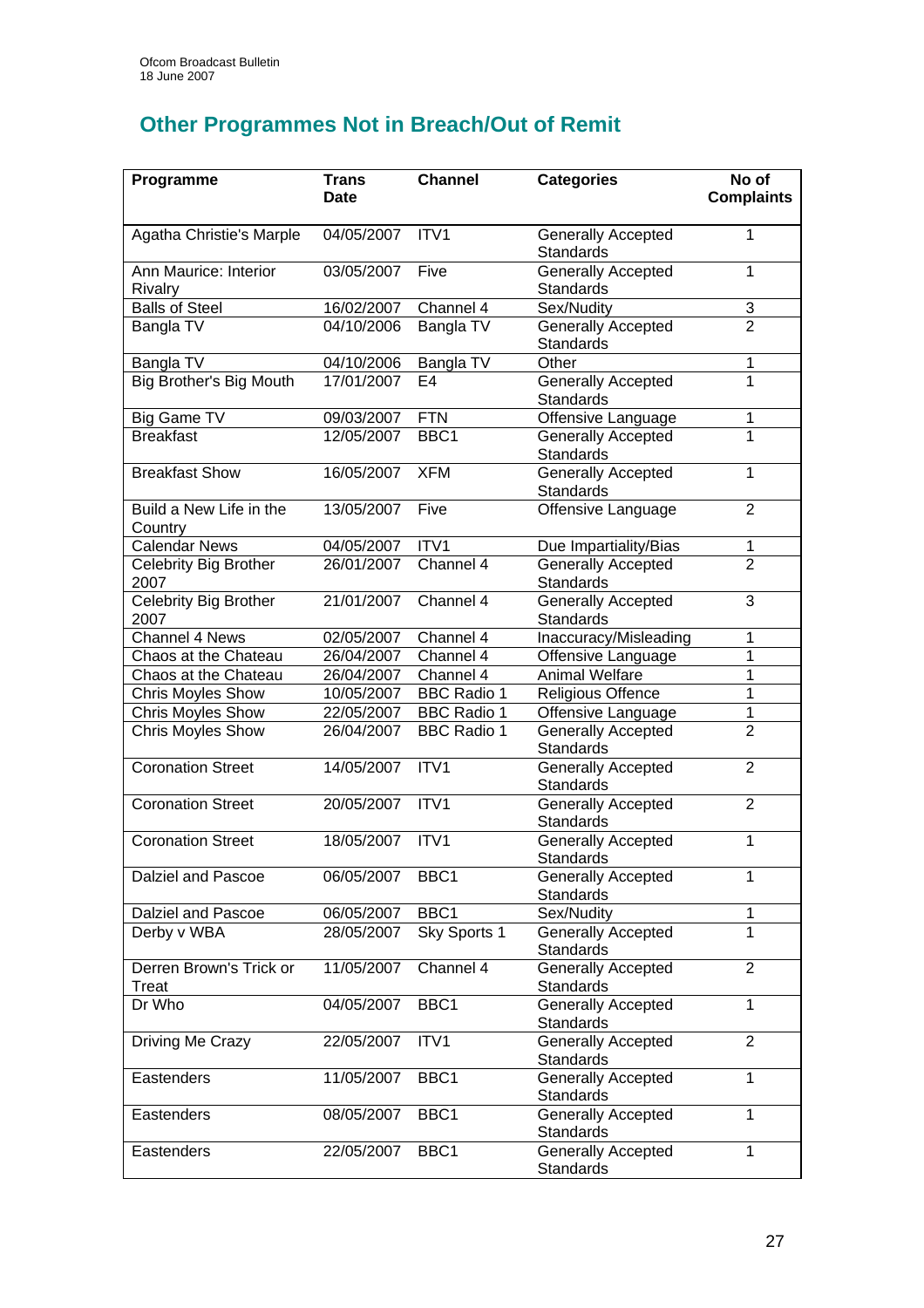| <b>Eurovision Song Contest</b><br><b>Final 2007</b> | 12/05/2007 | BBC <sub>1</sub>   | <b>Generally Accepted</b> | 1              |
|-----------------------------------------------------|------------|--------------------|---------------------------|----------------|
|                                                     |            |                    | <b>Standards</b>          |                |
| <b>Everyone Hates Chris</b>                         | 13/05/2007 | Five<br>Channel 4  | Violence                  | 1<br>1         |
| Fame Asylum                                         | 11/05/2007 |                    | Offensive Language        | 1              |
| <b>Fifth Gear</b>                                   | 14/05/2007 | Five               | <b>Generally Accepted</b> |                |
|                                                     |            |                    | <b>Standards</b>          | 1              |
| Friday Night With                                   | 18/05/2007 | BBC1               | Offensive Language        |                |
| Jonathan Ross                                       |            |                    |                           |                |
| Galaxy Radio                                        | 04/05/2007 | Galaxy 105         | Offensive Language        | 1              |
|                                                     |            | <b>FM</b>          |                           |                |
| Galaxy Radio                                        | 04/05/2007 | Galaxy 105         | <b>Generally Accepted</b> | 1              |
|                                                     |            | FM                 | Standards                 |                |
| George Galloway                                     | 12/04/2007 | Talksport          | <b>Generally Accepted</b> | 1              |
|                                                     |            |                    | <b>Standards</b>          |                |
| George Galloway                                     | 28/04/2007 | Talksport          | Religious Offence         | 1              |
| <b>Good Samaritan</b>                               | 16/05/2007 | ITV1               | Inaccuracy/Misleading     | $\mathbf{1}$   |
| Gordon Ramsay's F                                   | 15/05/2007 | Channel 4          | <b>Generally Accepted</b> | $\overline{2}$ |
| Word                                                |            |                    | <b>Standards</b>          |                |
| Gordon Ramsay's F                                   | 08/05/2007 | Channel 4          | Offensive Language        | $\overline{2}$ |
| Word                                                |            |                    |                           |                |
| <b>Graham Norton Uncut</b>                          | 15/04/2007 | BBC <sub>2</sub>   | <b>Generally Accepted</b> | $\overline{1}$ |
|                                                     |            |                    | <b>Standards</b>          |                |
| Grease is the Word                                  | 12/05/2007 | ITV1               | <b>Generally Accepted</b> | $\mathbf{1}$   |
|                                                     |            |                    | <b>Standards</b>          |                |
| Grey's Anatomy (trailer)                            | 08/04/2007 | Five               | Sex/Nudity                | 1              |
| Hancock's Half-Time                                 | 12/04/2007 | <b>ITV Central</b> | <b>Generally Accepted</b> | 1              |
|                                                     |            |                    | <b>Standards</b>          |                |
| Have I Got News For                                 | 11/05/2007 | BBC1               | Generally Accepted        | 4              |
| You                                                 |            |                    | Standards                 |                |
| <b>Holby Blue</b>                                   | 15/05/2007 | BBC1               | <b>Generally Accepted</b> | $\mathbf{1}$   |
|                                                     |            |                    | <b>Standards</b>          |                |
| <b>Holby Blue</b>                                   | 08/05/2007 | BBC1               | Generally Accepted        | 1              |
|                                                     |            |                    | <b>Standards</b>          |                |
| <b>Holby Blue Trailer</b>                           | 03/05/2007 | BBC1               | Sex/Nudity                | 1              |
| <b>Holby Blue Trailer</b>                           | 03/05/2007 | BBC1               | Violence                  | 1              |
| <b>Holby Blue Trailer</b>                           | 06/05/2007 | BBC1               | Religious Offence         | $\mathbf{1}$   |
| Holby Blue trailer                                  | 25/04/2007 | BBC1               | Religious Offence         | $\overline{3}$ |
| Hollyoaks                                           | 15/05/2007 | Channel 4          | <b>Generally Accepted</b> | $\mathbf{1}$   |
|                                                     |            |                    | Standards                 |                |
| Hollyoaks                                           | 16/05/2007 | Channel 4          | <b>Generally Accepted</b> | 3              |
|                                                     |            |                    | <b>Standards</b>          |                |
| Hollyoaks                                           | 14/05/2007 | Channel 4          | Generally Accepted        | 1              |
|                                                     |            |                    | Standards                 |                |
| Hollyoaks Omnibus                                   | 20/05/2007 | Channel 4          | <b>Generally Accepted</b> | 1              |
|                                                     |            |                    | Standards                 |                |
| How to Look Good                                    | 22/05/2007 | Channel 4          | Sex/Nudity                | $\overline{5}$ |
| Naked                                               |            |                    |                           |                |
| How to Look Good                                    | 22/05/2007 | Channel 4          | <b>Generally Accepted</b> | 1              |
| Naked                                               |            |                    | Standards                 |                |
| <b>ITV News</b>                                     | 05/04/2007 | ITV1               | Generally Accepted        | $\mathbf{1}$   |
|                                                     |            |                    | Standards                 |                |
| <b>ITV News</b>                                     | 09/05/2007 | ITV1               | Violence                  | 1              |
| <b>ITV News</b>                                     | 15/05/2007 | ITV1               | Generally Accepted        | 1              |
|                                                     |            |                    | <b>Standards</b>          |                |
| Johnny Vaughan                                      | 26/04/2007 | Capital Radio      | Offensive Language        | 1              |
| Jon Gaunt                                           | 01/03/2007 | Talksport          | <b>Generally Accepted</b> | $\overline{1}$ |
|                                                     |            |                    | <b>Standards</b>          |                |
| Jon Gaunt                                           | 22/05/2007 | Talksport          | Offensive Language        | 1              |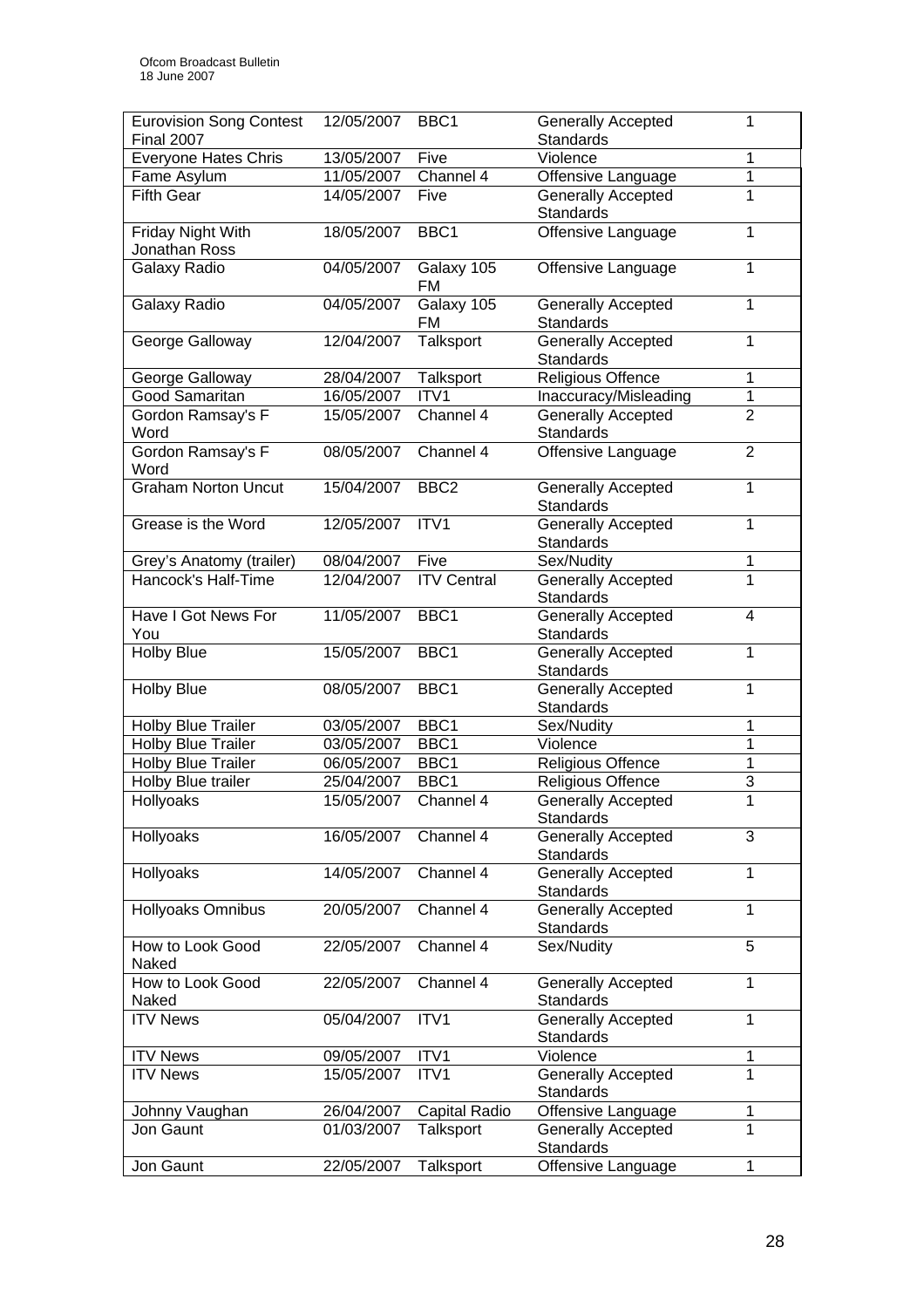| Jonathan Ross              | 24/03/2007      | <b>BBC Radio 2</b> | Generally Accepted<br><b>Standards</b>        | 1              |
|----------------------------|-----------------|--------------------|-----------------------------------------------|----------------|
|                            | 29/04/2007 ITV1 |                    | Advertising                                   |                |
| Kingdom                    | 18/04/2007      | ITV1               |                                               | 1<br>1         |
| LK Today                   |                 |                    | <b>Generally Accepted</b><br><b>Standards</b> |                |
| Law of the Playground      | 21/07/2006      | Channel 4          | <b>Generally Accepted</b>                     | 1              |
|                            |                 |                    | <b>Standards</b>                              |                |
| Live Cricket World Cup     | 28/04/2007      | Sky Sports 1       | <b>Generally Accepted</b><br><b>Standards</b> | 1              |
| London Tonight             | 12/04/2007      | ITV1               | Inaccuracy/Misleading                         | 1              |
| Loose Women                | 23/05/2007      | ITV1               | <b>Generally Accepted</b>                     | 1              |
|                            |                 |                    | <b>Standards</b>                              |                |
| Lost                       | 26/11/2006      | Sky One            | Advertising                                   | 1              |
| Make Me a Virgin           | 16/05/2007      | Channel 4          | Due Impartiality/Bias                         | 1              |
| Make Your Play             | 23/02/2007      | ITV1               | Competitions                                  | 6              |
| <b>Midsomer Murders</b>    | 22/05/2007      | ITV <sub>1</sub>   | Violence                                      | 1              |
| <b>Morning Show</b>        | 12/03/2007      | <b>BCR 87.9FM</b>  | <b>Generally Accepted</b>                     | 1              |
|                            |                 |                    | <b>Standards</b>                              |                |
| Newsbeat                   | 24/05/2007      | <b>BBC Radio 1</b> | <b>Generally Accepted</b>                     | 1              |
|                            |                 |                    | <b>Standards</b>                              |                |
| Nice House, Shame          | 13/05/2007      | Five               | <b>Generally Accepted</b>                     | 3              |
| about the Garden           |                 |                    | Standards                                     |                |
| Nick Ferrari at Breakfast  | 03/05/2007      | <b>LBC</b>         | <b>Generally Accepted</b>                     | 1              |
|                            |                 |                    | <b>Standards</b>                              |                |
| Nick Jr                    | 23/03/2007      | Nick Jr            | Dangerous Behaviour                           | 1              |
| Parkinson                  | 19/05/2007      |                    |                                               | $\overline{3}$ |
|                            |                 | ITV <sub>1</sub>   | Generally Accepted                            |                |
|                            |                 |                    | <b>Standards</b>                              |                |
| Peep Show                  | 11/05/2007      | Channel 4          | <b>Generally Accepted</b>                     | 1              |
|                            |                 |                    | Standards                                     |                |
| Peugeot sponsorship of     | 14/05/2007      | Five               | Dangerous Behaviour                           | 1              |
| Five movies                |                 |                    |                                               |                |
| <b>Planet Rock</b>         | 18/04/2007      | <b>Planet Rock</b> | <b>Sustance Abuse</b>                         | 1              |
| <b>Question Time</b>       | 15/03/2007      | BBC1               | Due Impartiality/Bias                         | $\mathbf 1$    |
| <b>RHS CHelsea Flower</b>  | 25/05/2007      | BBC <sub>2</sub>   | Use of Premium Rate                           | 1              |
| Show                       |                 |                    | <b>Numbers</b>                                |                |
| Ray Khan                   | 27/04/2007      | Club Asia          | Generally Accepted                            | 1              |
|                            |                 |                    | Standards                                     |                |
| Read Drive Home            | 02/04/2007      | Real Radio         | Generally Accepted                            | 1              |
|                            |                 | Scotland           | <b>Standards</b>                              |                |
| <b>Robin Banks</b>         | 01/05/2007      | Kiss 100           | <b>Generally Accepted</b>                     | 1              |
|                            |                 |                    | Standards                                     |                |
| Roy Chubby Brown:          | 08/05/2007      | Channel 4          | <b>Generally Accepted</b>                     | 1              |
| <b>Britain's Rudest</b>    |                 |                    | <b>Standards</b>                              |                |
| Comedian                   |                 |                    |                                               |                |
| Ruddy Hell! It's Harry     | 11/05/2007      | BBC1               | Religious Offence                             | 1              |
| and Paul                   |                 |                    |                                               |                |
| Ruddy Hell! It's Harry     | 13/04/2007      | BBC1               | <b>Generally Accepted</b>                     | 1              |
| and Paul                   |                 |                    | <b>Standards</b>                              |                |
| <b>SNP Party Political</b> | 30/04/2007      | ITV <sub>1</sub>   | Inaccuracy/Misleading                         | 2              |
| <b>Broadcast</b>           |                 |                    |                                               |                |
| Sarah Kennedy's Dawn       | 09/03/2007      | <b>BBC Radio 2</b> | <b>Generally Accepted</b>                     | 1              |
| Patrol                     |                 |                    | <b>Standards</b>                              |                |
| <b>Secret History</b>      | 12/07/2004      | Channel 4          | Inaccuracy/Misleading                         | 1              |
| Seven Sins of England      | 08/05/2007      | Channel 4          | Violence                                      | 1              |
| Seven Sins of England      | 08/05/2007      | Channel 4          | Generally Accepted                            | 5              |
|                            |                 |                    | Standards                                     |                |
| Seven Sins of England      | 08/05/2007      |                    |                                               | 1              |
|                            |                 | Channel 4          | Due Impartiality/Bias                         |                |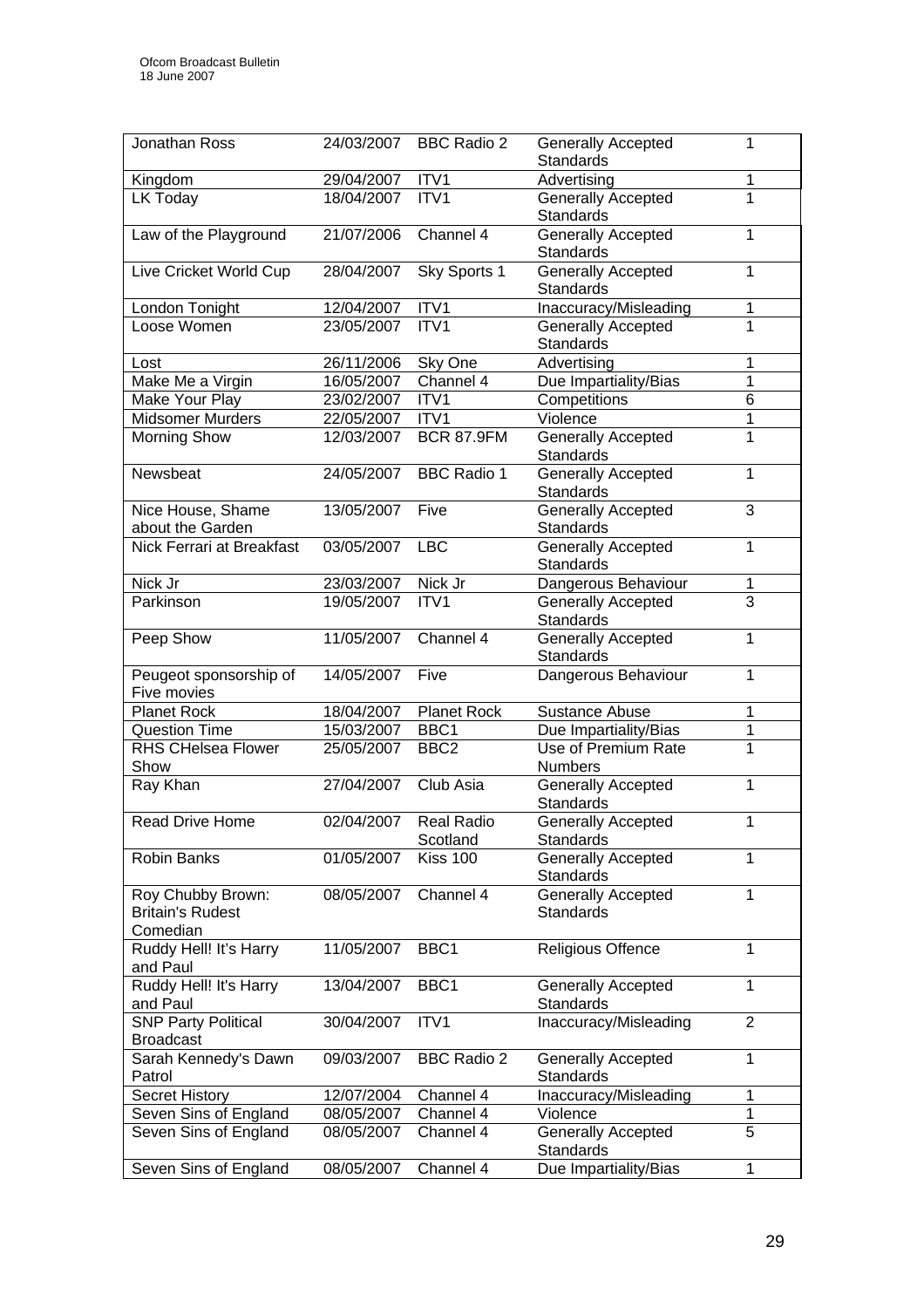| Sex With Mum and Dad            | 22/05/2007 | BBC <sub>3</sub>               | <b>Generally Accepted</b><br><b>Standards</b> | 1              |
|---------------------------------|------------|--------------------------------|-----------------------------------------------|----------------|
| <b>Simon Bates</b>              | 20/03/2007 | Classic FM                     | <b>Generally Accepted</b><br><b>Standards</b> | 1              |
| <b>Skins</b>                    | 15/03/2007 | E4                             | <b>Generally Accepted</b><br><b>Standards</b> | 1              |
| <b>Skins</b>                    | 15/03/2007 | E <sub>4</sub>                 | Substance Abuse                               | $\mathbf{1}$   |
| <b>Sky News</b>                 | 19/04/2007 | <b>Sky News</b>                | Generally Accepted<br><b>Standards</b>        | $\overline{3}$ |
| Smarteenies                     | 26/04/2007 | <b>CBeebies</b>                | <b>Generally Accepted</b><br>Standards        | 1              |
| Soapbox                         | 01/02/2007 | <b>BBC Radio</b><br>Humberside | <b>Generally Accepted</b><br><b>Standards</b> | 1              |
| South Today                     | 14/05/2007 | BBC1                           | Offensive Language                            | 1              |
| Spongebob Squarepants<br>Link   | 08/05/2007 | Nickelodeon                    | Generally Accepted<br><b>Standards</b>        | 1              |
| <b>Steve McKenna Show</b>       | 11/05/2007 | <b>Real Radio</b><br>Scotland  | <b>Generally Accepted</b><br>Standards        | 1              |
| <b>Steve Pink</b>               | 09/04/2007 | Fox FM<br>(102.6)              | <b>Generally Accepted</b><br><b>Standards</b> | 1              |
| Sunrise With Eamonn<br>Holmes   | 17/04/2007 | <b>Sky News</b>                | Due Impartiality/Bias                         | 1              |
| Teen Sex: Too Much<br>Too Young | 22/05/2007 | ITV1                           | <b>Generally Accepted</b><br><b>Standards</b> | 1              |
| <b>Teen Taboos</b>              | 21/05/2007 | Channel 4                      | Sex/Nudity                                    | 2              |
| <b>Teen Taboos</b>              | 21/05/2007 | Channel 4                      | <b>Generally Accepted</b><br><b>Standards</b> | 1              |
| The Bill                        | 25/04/2007 | ITV1                           | Violence                                      | 1              |
| The Bill                        | 19/04/2007 | ITV1                           | Animal Welfare                                | 1              |
| The Bill                        | 16/05/2007 | ITV1                           | Generally Accepted<br><b>Standards</b>        | $\overline{2}$ |
| The Breakfast Fiasco            | 13/04/2007 | Oxford's FM<br>107.9           | <b>Generally Accepted</b><br><b>Standards</b> | $\mathbf{1}$   |
| The Catherine Tate<br>Show      | 17/05/2007 | BBC <sub>2</sub>               | Religious Offence                             | $\mathbf{1}$   |
| The Last Detective              | 10/05/2007 | ITV1                           | Violence                                      | 1              |
| The OC                          | 11/06/2006 | Channel 4                      | Generally Accepted<br><b>Standards</b>        | $\overline{1}$ |
| The Real Football<br>Factories  | 15/05/2007 | <b>Bravo</b>                   | Violence                                      | 1              |
| The Underdog Show               | 10/04/2007 | BBC <sub>2</sub>               | Offensive Language                            | 1              |
| The Way We Were                 | 20/05/2007 | ITV1                           | Other                                         | 1              |
| This Morning                    | 13/04/2007 | ITV1                           | <b>Generally Accepted</b><br><b>Standards</b> | $\overline{2}$ |
| This is David Guest             | 20/05/2007 | ITV1                           | Generally Accepted<br><b>Standards</b>        | 1              |
| This is David Guest             | 13/05/2007 | ITV1                           | Offensive Language                            | 1              |
| Today                           | 26/04/2007 | BBC Radio 4                    | Inaccuracy/Misleading                         | 1              |
| Today                           | 09/05/2007 | <b>BBC Radio 4</b>             | <b>Generally Accepted</b><br>Standards        | 1              |
| <b>Top Gear</b>                 | 25/02/2007 | BBC <sub>2</sub>               | <b>Generally Accepted</b><br>Standards        | $\mathbf{1}$   |
| <b>Top Party Songs</b>          | 07/04/2007 | <b>Chart Show</b><br>TV        | Sex/Nudity                                    | 1              |
| <b>Traffic Cops</b>             | 16/05/2007 | BBC1                           | Generally Accepted<br>Standards               | 1              |
| Trigger Happy TV                | 28/05/2007 | Trouble                        | <b>Generally Accepted</b><br>Standards        | 1              |